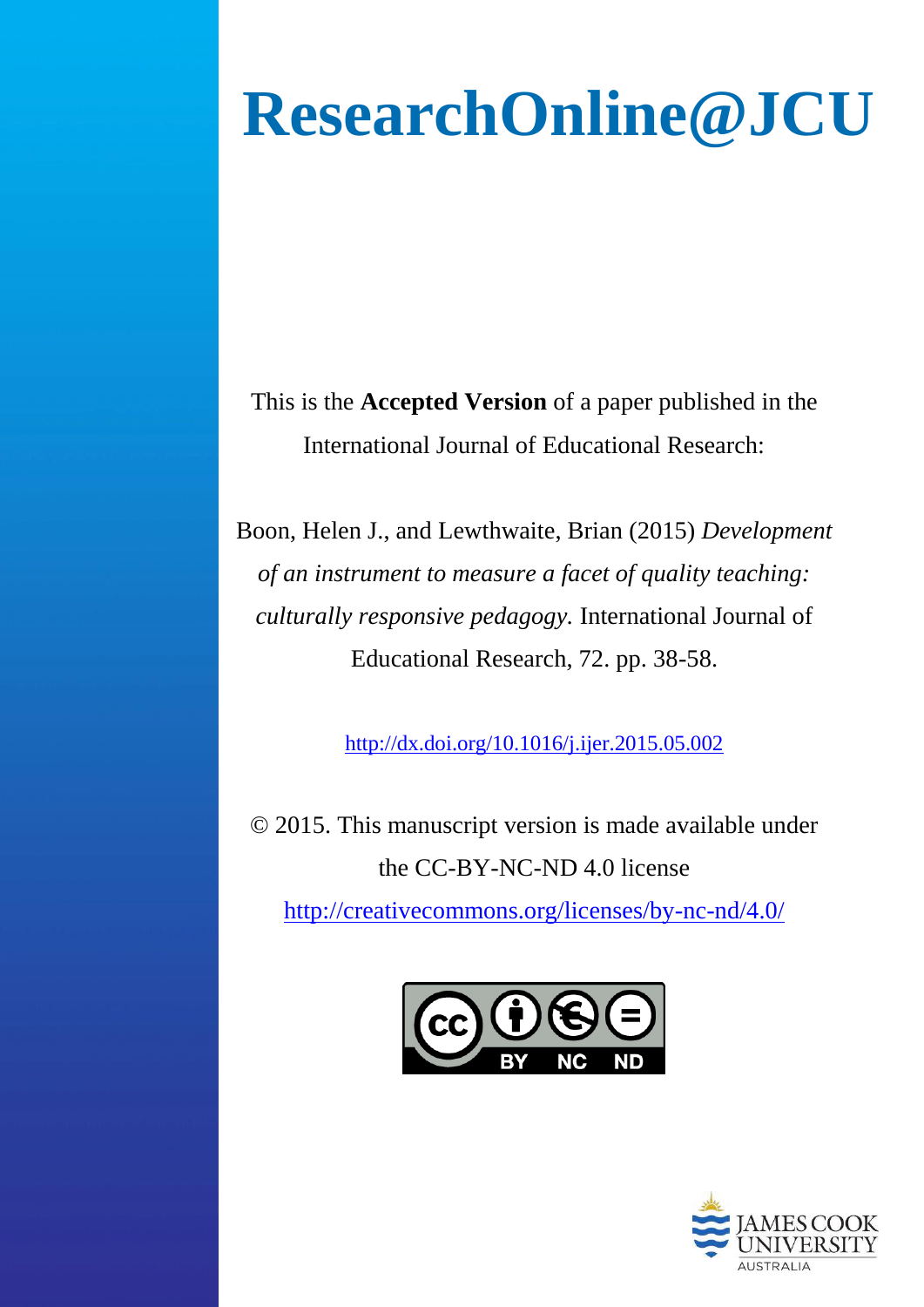## **Development of an instrument to measure a facet of quality teaching: culturally responsive pedagogy**

## **Abstract**

This paper presents findings of Phase 2 of a larger three phase study examining culturally responsive pedagogies and their influence on Indigenous student outcomes. Characteristics of culturally responsive pedagogies obtained through interviews with Australian Indigenous<sup>1</sup> parents and students generated characteristics and themes which were distilled into survey items. The resulting instrument was applied to practicing teachers for validation.

The survey was piloted on a sample of 141 elementary and secondary teachers from diverse schools. Analyses using Item Response Theory, employing the Rasch model, confirmed that the instrument measured a unidimensional latent trait, culturally responsive pedagogy. Seven subscales, initially qualitatively determined, were statistically confirmed. The instrument proved suitable to measure nuances in pedagogy and to detect significant differences between elementary and secondary teachers.

**Key words**: Culturally responsive pedagogy, Indigenous, Rasch Analysis, instrument, quality teaching.

1. Introduction

It has been proposed that Indigenous pedagogy, properly analysed and explored on the basis of Indigenous values and philosophies has great potential to lead to positive educational change for all learners (Biermann & Townsend‐Cross 2008; Lewthwaite et al. 2014, Yungaporta & McGinty 2009).Pedagogical practise that has been recognised as being relevant for Indigenous Australians is founded on broad principles of identity and relatedness, and nourished by values of reciprocity, inclusiveness, nurturance and respect (Biermann & Townsend‐Cross 2008). Notions such as defining identity through relatedness to people, place, space, (history, present and future), acknowledgement of unique identities, experiences and perspectives, caring, sharing experience and knowing, patience and respect are fundamental matters often espoused for the pedagogical practices deemed to be in line with Indigenous Australians' ideologies and values (Biermann & Townsend‐Cross 2008; Yungaporta & McGinty 2009).

These views are congruent with heightened concerns about educational quality internationally and in Australia. Yet although Australia has been deemed to deliver high quality education, recent international evaluations conducted by the Program for International Student Assessment (OECD, 2006; Thomson, De Bortoli, Nicholas, Hillman & Buckley, 2010) suggest that Australia is a low equity‐high quality education performer and provider (McGaw, 2006). That is, there is evidence of inequity in school outcomes with large achievement gaps between Indigenous and non‐Indigenous students. The latest results show Indigenous Australian students are performing on average at a standard equivalent to 2½ years behind non‐Indigenous students. As a result, the Council of Australian Governments (COAG) that is, all state, territorial and national governments in Australia, agreed to a set of educational priorities and reform directions to reduce Indigenous disadvantage (2009). These include a drive to ensure schools and teachers build upon local cultural knowledge and experience of Indigenous students as a foundation for learning, endorsing well established Vygotskian theoretical precepts.

2. Theoretical underpinning

A lack of congruence between the culture of the school and that of the student is well associated with Indigenous students' limited success in school. For example, low engagement in Indigenous American students in the absence of culturally responsive practices (Castagno & Brayboy, 2008). In New Zealand, low expectations and student alienation are linked to high suspension rates, over‐representation in special education, low educational attainment, and low retention rates for Maori students (Ministry of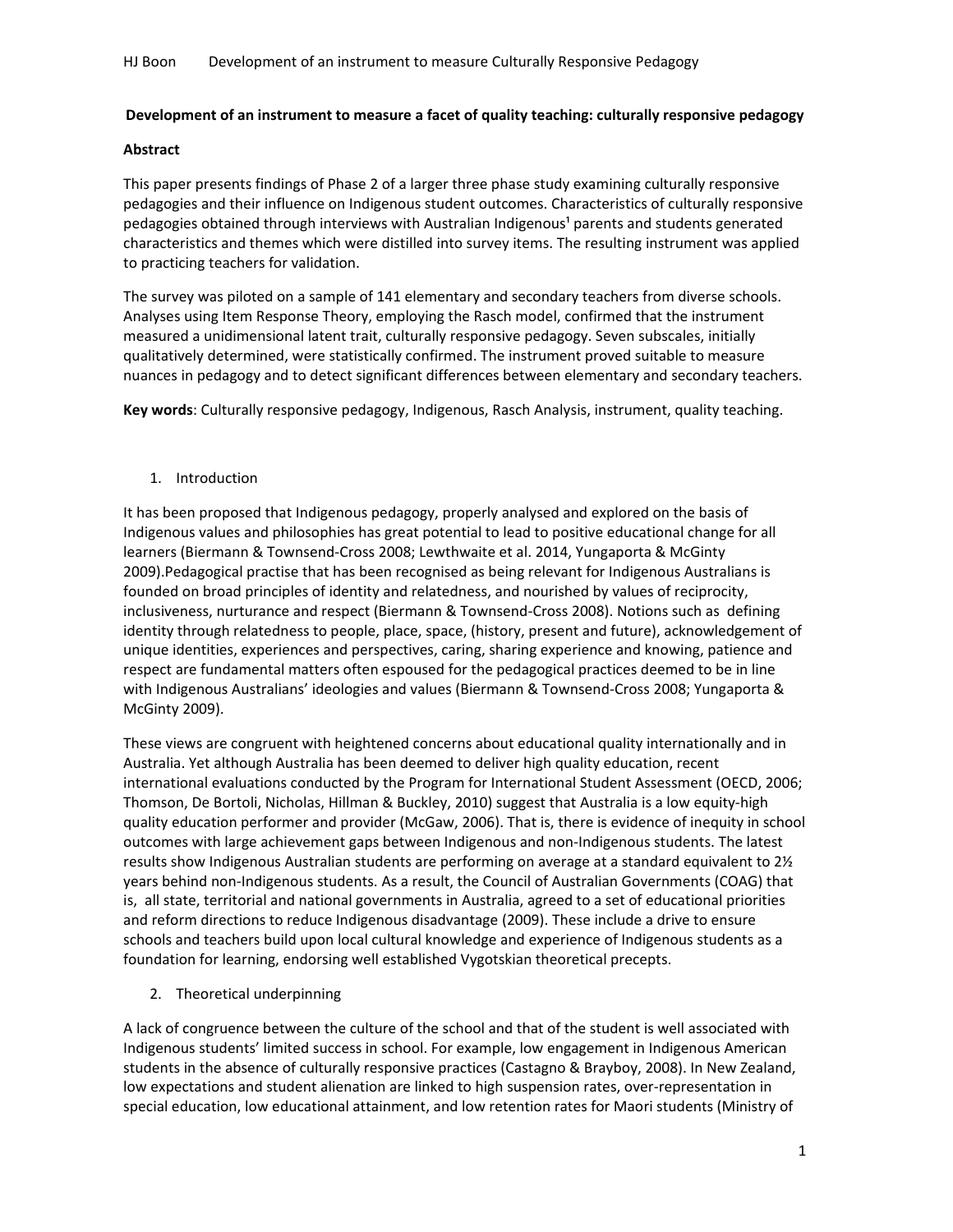Education, 2006).As expressed by Stairs (1995) two decades ago, Indigenous students' lack of educational success in northern Canadian schools can be attributed to the inability of schools to meet the learning needs of their Indigenous citizens through the experiences and pedagogies offered in classrooms. She asserted that this failure includes not only resource and language materials appropriate for each context, but also, more importantly, the culturally located pedagogy that moves beyond the *what* of classrooms to the *how* of classrooms (Lewthwaite et al. 2014). Stairs' comments resonate with the discourse on effective teaching within North Queensland where this study is located.

Many voices have more recently advocated for improved teaching pedagogy to raise educational outcomes for students in general, and Indigenous students in particular (Hattie, 2009; Pearson, 2011; Rowe, 2006; Sarra, 2011). For example, John Hattie's (2003,2009) meta‐analysis of 800 studies examining the impact of a range of variables on educational achievement, identified teachers and their pedagogy as a major source of variance in students' achievement. Hattie (2003) recommended that there should be a focus on the specific actions of teachers that influence student learning outcomes, challenging teachers to 'know thy student' and reflect upon the consequence of their teaching upon learning. He stressed that teachers must engage in dialogue with their students about their teaching and students' learning thereby making learning visible (2009).

Such propositions embedded in an overarching professionalism also imply a strong ethic of care for one's students (Boon, 2011), including caring for students as culturally located individuals within the context of positive student–teacher relationships. Gore et al. (2007) argued that it was the approach with which teachers tackled their professional duties that made a difference. An approach based on commitment to their students' learning, underscored by a commitment to social justice which springs from an internalised value system. They argued that teachers' values and beliefs determine teacher quality. A professional ethic of care is central to understanding, appreciating and including a student's cultural background in any pedagogical practice, reflecting culturally responsive pedagogy. Such caring for students as culturally located individuals has implications for teacher pedagogy, that is, how teachers support student learning.

Culturally responsive pedagogy was central to Vygotsky's theory. Vygotsky (1978) stressed the fundamental role of social interaction in the development of cognition, as he believed strongly that community played a central role in the process of "making meaning." As early as the 1930s his theory advocated for the use of cultural tools for the facilitation of learning. These ideas and propositions are intrinsically linked to cultural identity and, as emphasised in Indigenous culture, in collaborative learning wherein the teacher or more knowledgeable other is a facilitator of the learning process. More recently Gay (2010) defined it as teaching 'to and through [students'] personal and cultural strengths, their intellectual capabilities, and their prior accomplishments' (p. 26) and as premised on 'close interactions among ethnic identity, cultural background, and student achievement' (p. 27). In 2012, the unassumingly released Culturally Responsive Pedagogy (CRP) by the Menzies Institute (Perso, 2012) argued for informed improvement in teacher effectiveness for Indigenous students in Australia. Like Hattie's work (2009), it compiles a range of effective teaching practices gathered from decades of national study that the author, Thelma Perso, asserts must be considered in making learning more effective for Indigenous students. Critically, many of the identified practices in this document, such as teacher clarity, explicit instruction and provision of feedback to students correspond with the assertions made by Hattie (2009) and Rowe (2006). However, Hattie's assumption of a uniform application of such practices for all students overlooks the potential power of influence of the context‐ and culture‐bound nature of learners and learning (Perso, 2012; Snook et al., 2009).

Despite the often quoted characteristics of CRP and the plethora of untested 'good ideas' in the Australian literature (Authors, under review), no systematic and empirically‐based research provides any conclusive indication of 'what works' in influencing Indigenous students' learning (Price & Hughes,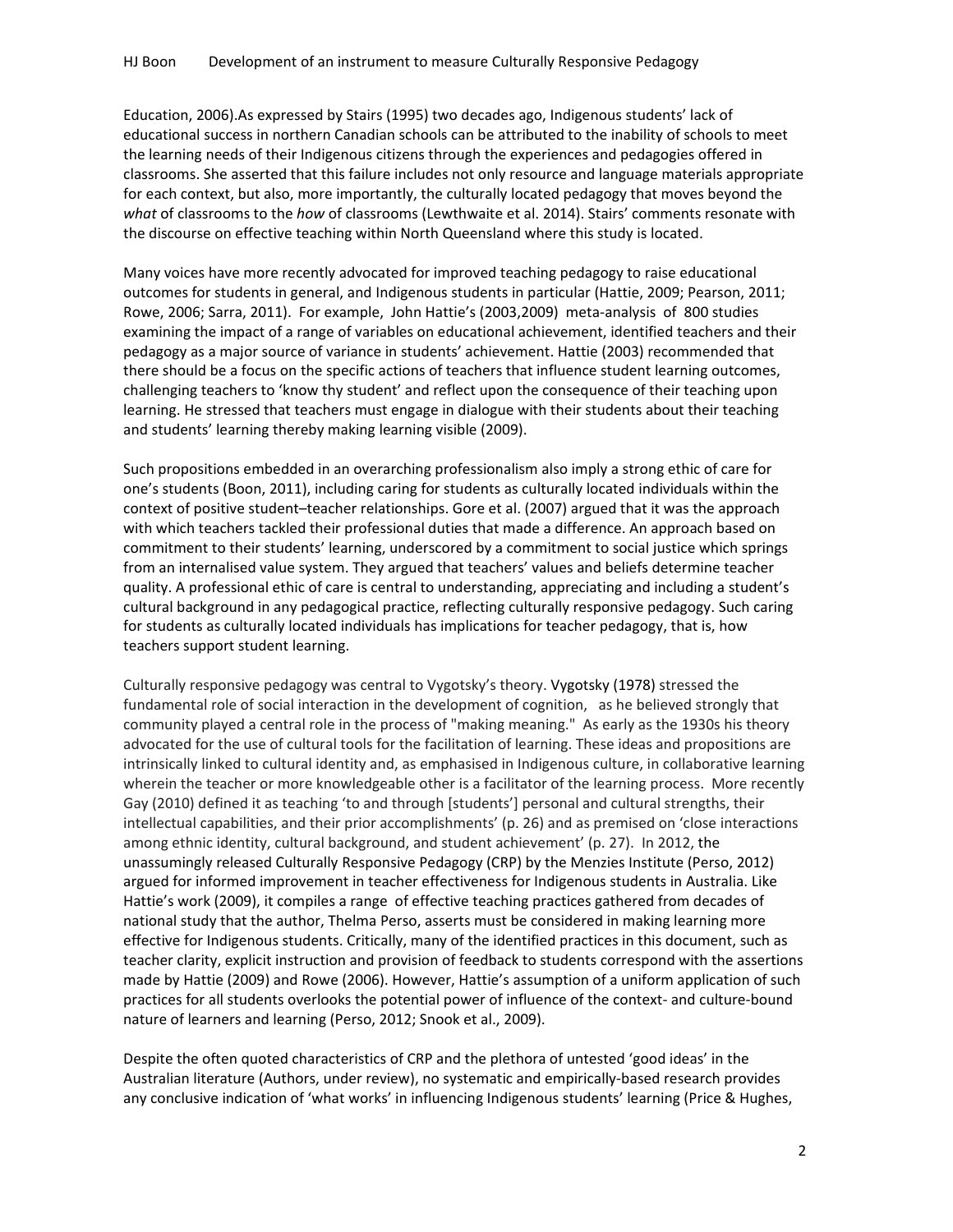2009). The Menzies Institute (2012) document, recalling Castagno and Brayboy's (2008) international challenge, calls for governments to support empirically‐based research to verify whether the identified culturally located pedagogy is instrumental to Indigenous students' achievement. Considering Hattie's imperative to make learning visible by opening the dialogue between students and teachers, there is a dearth of research that responds to what Australian Indigenous students and their communities are saying about pedagogy which influences their learning. As Rowe (2003, p.22) laments, "there is a growing uneasiness [in Australian education] related to how little is known about teacher quality from Indigenous students' own perspectives". Craven, Bodkin‐Andrews and Yeung also stressed: "there is astoundingly little known about what Aboriginal students see as the qualities of effective teachers and the impact this has on educational outcomes" (2007, p. 4). There is a need to validate the application of Hattie's findings to Aboriginal students; to tease out facets of quality teaching that are salient to Aboriginal students; examine what Indigenous students and their communities consider to be quality pedagogy and how these considerations play out in practice to increase Indigenous students' outcomes and engagement.

# 3. The current research: context and research questions

The overall aim of the research project is to develop cultural competence in Australian Catholic Education teachers through fostering understanding of CRP for Indigenous students. We aim to help teachers embrace CRP and then measure the influence of this adjusted pedagogy on student outcomes. Catholic Education in Australia is at a critical stage in its developmental history. Although it is recognised as an educational provider of high quality and high equity education, there is ongoing concern about inequity in educational performance, especially amongst its Indigenous learners. While this concern resonates with concerns about educational performance data across state schools, this is problematic for Catholic Education because of its fundamental mission to seek to overcome the educational disadvantage of Aboriginal and Torres Strait Islander students to achieve equitable education outcomes (Queensland Catholic Education Commission, 2012).

The research described here is part of a project designed to help address this gap in our understanding of quality education from the perspective of Indigenous learners and their communities. We present the outcomes of the second phase of a three phase research initiative, aimed to determine classroom practices that support the learning of Indigenous Australian students. The first phase addressed the question: What do Indigenous students, their carers and community members identify as teaching practices that influence their learning? The second phase, reported here concerns the question:

To what extent do teachers endorse teaching practices that have been identified by Indigenous students and parents as influential in their learning?

We present results of phase two which culminated in the development and initial piloting of a survey instrument for CRP based on what Indigenous parents<sup>1</sup> and students believe to be effective pedagogy for Indigenous students. The survey instrument was constructed as a result of a review of the literature, interviews and conversations with school and community members and, importantly, with Australian Aboriginal parents and students. The detailed process involved in extracting the teaching characteristics deemed to be influential in Indigenous student outcomes and culminating in the identification of categories from which survey items were constructed is reported elsewhere (Authors under review). A summary of that process is detailed below.

4. Methods

4.1. Sample and procedure: qualitative phase

 $^1$  Although the Australian Research Grant supporting this research is inclusive of Aboriginal and Torres Strait Islander (collectively for this paper referred to as Indigenous) students and community members, this research paper pertains to Aboriginal students and parents only because voluntary participation included only this population).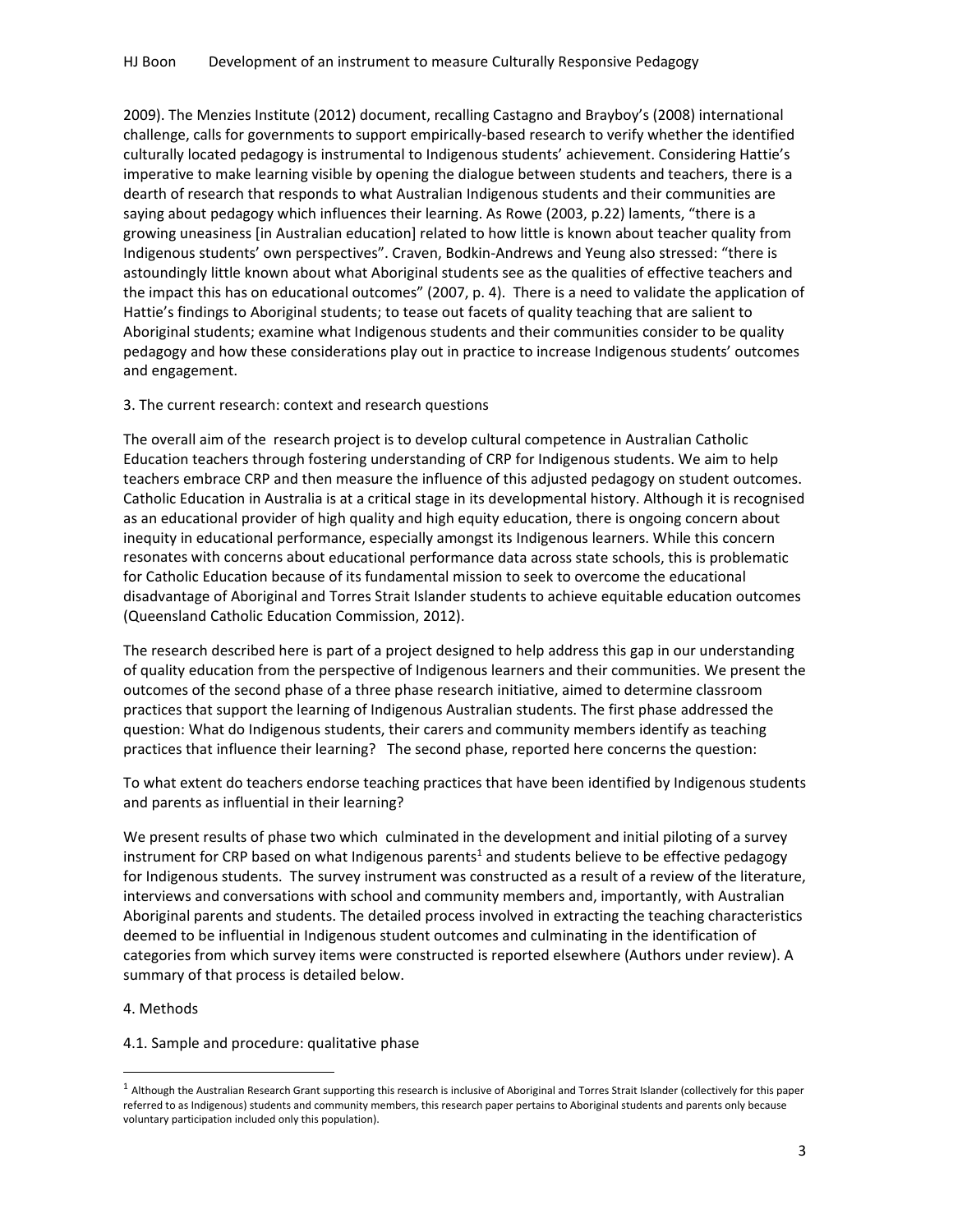Individual interviews were conducted with (a) 27 grade 9‐12 students, all self‐identifying as Aboriginal, in four different schools, (b) group interviews with 16 Grade 9‐12 students from four schools, and (c) individual and group interviews with 27 parents and caregivers, some being Indigenous teachers, from all four schools. In addition, a focus group interview was conducted with an Indigenous teacher and teacher administrator responsible for curriculum delivery and appropriate pedagogical practice for indigenous students. In all cases, in line with empirical existential phenomenology (Crotty, 1996), we asked open ended questions that provided opportunity for students', parents' and caregivers' to reflect on, without interruption or prompting, prior formal (school-based) and informal (family or communitybased) learning experiences. In the semi‐structured interviews, which lasted between one and two hours, we asked individuals to identify:

(a) teaching and learning experiences within informal contexts, at home or in the community,

- (b) teaching and learning experiences within more formal contexts, at school, and,
- (c) in these experiences to describe:

i. what their teachers (both informal and formal) did to help them learn,

ii. what was happening when they were learning best both in informal and informal settings, iii. what they would change about their teachers' teaching to assist them in their learning, iv. teachers of good consequence and the characteristics of those teachers, both in informal and formal settings and

v. if they (or their child) was to get a new teacher, what would they want that teacher to know about them (or their child) and their learning?

In each interview, the interviewee decided which of these statements to respond to. In all cases, the interviews were 'a chat' (Bishop & Glynn, 1999) based upon the need for collaboration between researchers and participants to construct the final story capturing the fundamental essence of participants' experiences (Van Manen, 1990). These were documented as a series of vignettes from which themes were identified and used to construct the survey items.

All conversations were audio‐recorded and transcribed. The data collected, once analysed, were shared with the Catholic Education Aboriginal and Torres Strait Islander Advisory Committee and with the teaching and administration staff of the five Catholic Education schools where the study was located. Teachers were invited to respond to students' comments about teacher behaviours that influenced their learning. These meetings involved the entire elementary‐middle years teaching staff which, typical of Catholic Education settings, were predominantly non‐Indigenous. We verified transcribed sections of the conversations as accurate through our conversations with each other as researchers and with, where possible, students, parents and their teachers. Thematic analysis was conducted by the researchers individually and then collectively. In our analyses we looked for 'common themes' in and across all participant interviews.

Table 1 provides descriptions of the qualitative pedagogical characteristics identified as being important for Indigenous learners. All characteristics were consistently mentioned by community members and, we have found, consistently reflected as practices influencing students' learning in research in northern Canadian settings (Authors 2007, 2009, 2010), in New Zealand (Bishop, 1996, 2003; Bishop, Berryman, Tiakiwai & Richardson,2003) and prior research in the Torres Strait context (Osborne, 1991, 1996, 2001). These characteristics validate the Catholic Education imperative to "provide students with more than just academic instruction. Students from Kindergarten through to Year 12 are educated to develop academically, spiritually, socially, emotionally and physically to become compassionate and contributing members of our world" (Queensland Catholic Education Commission, 2012).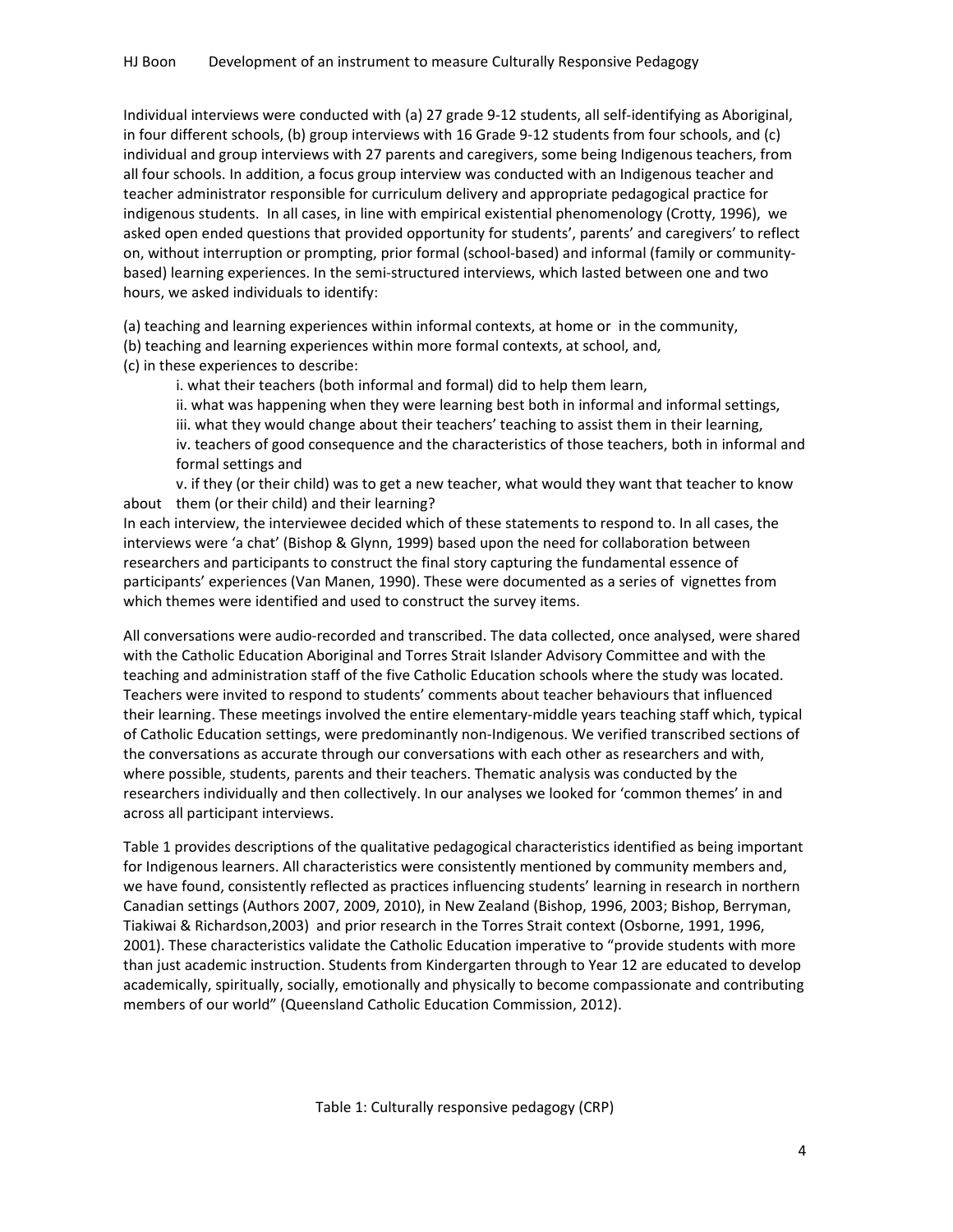| Category                                                            | Description and examples                                                                                                                                                                                                                                                                                                                                                                                                                                                                                      |
|---------------------------------------------------------------------|---------------------------------------------------------------------------------------------------------------------------------------------------------------------------------------------------------------------------------------------------------------------------------------------------------------------------------------------------------------------------------------------------------------------------------------------------------------------------------------------------------------|
| Teacher ethic of care                                               | An ethic of care is the foundation for all teaching practices. Teaching is<br>characterised by respectful, positive and warm interactions with students. Teachers<br>communicate their regard for all dimensions of learning, including social<br>development. Students with individual needs, such as hearing loss, have access to<br>support services.                                                                                                                                                      |
| Teacher cultural<br>values                                          | Valuing students' cultural identity including showing respect for students' home<br>language and knowledge, family and community, values and beliefs; cultural<br>knowledge and values, and relatives are welcomed into the classroom and used to<br>scaffold children's learning.                                                                                                                                                                                                                            |
| Literacy teaching                                                   | Literacy is taught from a foundation of spoken language. Code switching between<br>Aboriginal English and Standard Australian English is explicitly taught. Students are<br>orientated to age-appropriate texts before reading; then reading strategies and<br>writing are taught and repeatedly modelled in context.                                                                                                                                                                                         |
| <b>Explicit teaching</b><br>practices                               | Expectations of students both in behaviour and achievement, and the direction of<br>future learning are clearly and repeatedly communicated to students. The<br>knowledge and skills needed by students are explained and modelled in a variety of<br>ways; feedback is regularly offered.                                                                                                                                                                                                                    |
| Pedagogical<br>expertise                                            | The teacher behaves as a learning facilitator; students are given choices, open<br>ended, experiential, group and outside activities from which to learn. Visual<br>imagery is used to prompt engagement and support learning. Information and skills<br>are chunked and scaffolded, and connected to prior knowledge. Students are<br>provided time to gain mastery of skills. Communication of ideas, especially abstract<br>tasks, occurs orally when students are engaged physically with learning tasks. |
| Behaviour support;<br>Support for self-<br>regulation               | Students contribute to the setting of classroom expectations, which are clearly and<br>consistently communicated to students. The encouragement of cooperative<br>behaviours, engaging and accessible tasks and use of routine decrease the need to<br>manage student behaviours.                                                                                                                                                                                                                             |
| Structural support of<br>culturally effective<br>teaching practices | Schools support teachers' pursuit of student academic and social outcomes by<br>providing an accessible process by which students and community can be included<br>in school decision making. Schools provide staff time to visit families at home and<br>organise cross-cultural training from community Elders.                                                                                                                                                                                             |

The final category included in the characteristics of culturally responsive pedagogy, "Structural support of culturally effective teaching practices" was concerned with structural school provisions available to teachers to support their culturally responsive practices in the course of their teaching. As it is an important constraint on a teacher's disposition to be culturally responsive this category considered important and relevant for the purpose of the survey construction.

# 4.2 Instrument Development

In summary, the items pertaining to the qualitative categories categorising CRP were generated as a result of cross‐referencing the theoretical and empirical literature, in‐depth review with experts in the fields of psychology and psychometrics, and educators responsible for the curriculum development for Indigenous students. A team of three professionals in education identified seven categories and generated 83 items for the initial item pool. The constructed CRP instrument was then piloted with a group of 141 Catholic Education teachers for refinement. Specifically, the category characteristics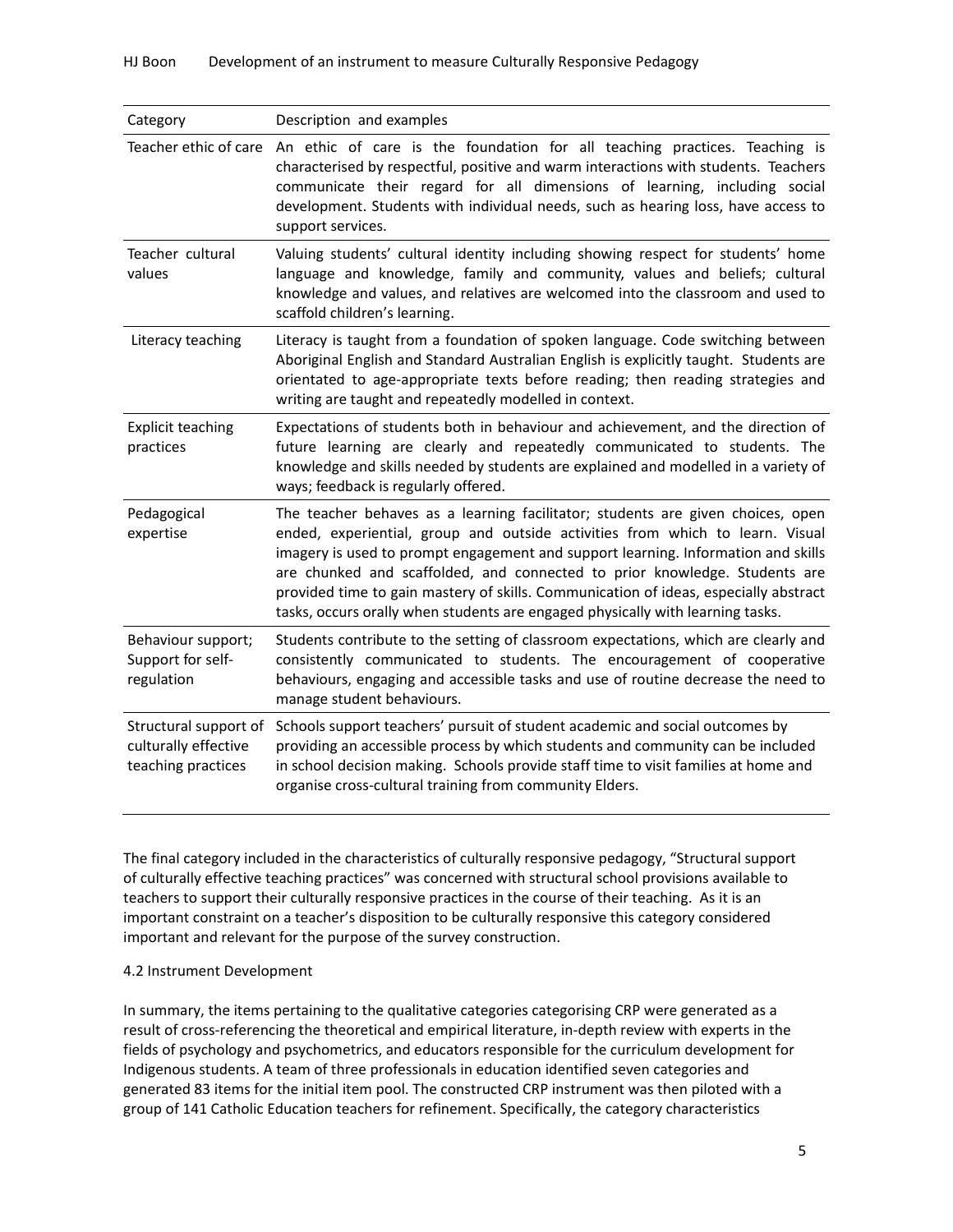identified in the qualitative phase were broken down to survey items by the research team with the help of a senior school teacher and administrator responsible for curriculum development and delivery for appropriate pedagogy for Indigenous students in Catholic Education and an Indigenous teacher. This was deemed important in order to ensure that the wording of the items was unambiguous and the intended meaning of the items was retained. Further, the items were at that stage grouped into distinct clusters thought to inform responsive pedagogy and reflective of those categories identified by the parents and students. The categories that were identified for the purpose of the survey instrument were: *Pedagogical expertise, Literacy teaching, Explicitness, Ethic of care, Self‐regulation support, Behaviour support* and *Indigenous Cultural Value*. Aside from the 83 items one additional item, an open response question was included to allow respondents to give feedback or add comments about the survey. The items that were included in the survey were constructed in such a way as to honour the views of the Indigenous parents and students interviewed and to represent important aspects of culturally responsive pedagogy (CRP) as informed by the literature.

4.3 Survey administration procedure and sample for the quantitative piloting phase

The survey was made available to teachers teaching in Catholic education schools in part of North Queensland on‐line via Survey Monkey. Respondents were informed that the study had been granted ethical clearance by James Cook University and Catholic Education, Queensland. They were further informed that: "Participation is completely voluntary and confidential. You are free to withdraw at any time for whatever reason by exiting the survey. You are not obliged to answer any questions that you may be uncomfortable with. You will not be identified in any way when the results are published and nothing will connect you to your responses. If you give your name at any point this will be removed before your responses are saved, stored and analysed. All data will be stored in secure files that are password protected (if computer files) or in lockable filing cabinets and accessible only to the researchers. After five years all files will be destroyed".

No demographic information was sought other than whether the teacher was a secondary or elementary teacher. Specific instructions for answering the survey questions were printed above the first question referring to pedagogy, explaining the response format, namely that: "The statements in this questionnaire deal with the actions or behaviours that might be seen or used in the classroom. Answer the questions based upon the degree you believe these actions or behaviours are used in your classroom. There are 5 possible answers for each behaviour ranging from "almost never" to "almost always". Please be honest and accurate in your answer."

The items required teachers to respond in a Likert scale format with the response format being:

Almost never <20% of the time Once in a while: 20‐39% of the time Sometimes: 40‐59% of the time Frequently: 60‐79% of the time Almost always  $\geq 80\%$  of the time

The sample of 141 elementary and secondary teachers from Catholic education schools consisted of 80 elementary and 61 secondary school teachers.

# 5. Rasch Analysis

Rasch analyses were deemed most appropriate for this research phase. Although Classical test Theory (CTT) is widely, appropriately and conveniently used in the construction of survey instruments (Zickar and Broadfoot, 2009), its two major limitations, the lack of an explicit ordered continuum of items that represent a unidimensional construct, and the lack of additivity of rating scale data, make it unsuitable for the development of this instrument. The Rasch model provides an alternative scaling methodology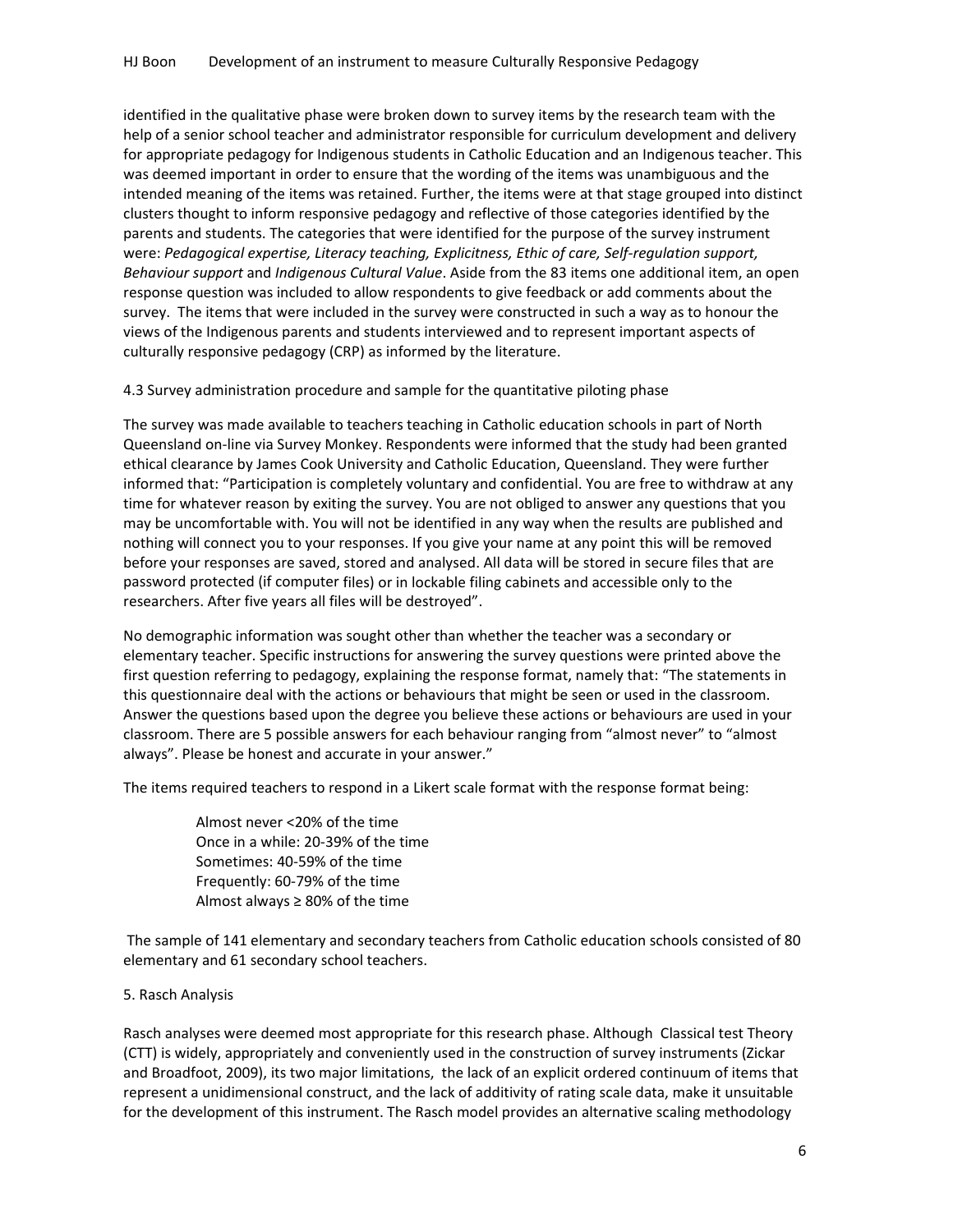that enables the examination of the hierarchical structure, unidimensionality, additivity of CRP measures and item parameters that are invariant across populations assuming the model fits the data (Zickar and Broadfoot, 2009) which for the purpose of our research is critical. Distances on the scales developed via CTT are interpreted as equal over the full range of the scale. The scale is treated as an interval scale based on ordinal level item scoring whereas the Rasch scale is a statistically proven interval scale (Fox and Jones, 1998). Another advantage of using Rasch analysis the CRP instrument is that it deals with missing data, since the Rasch algorithm compares each observed item score to an expected score, based on the overall scaling model, and uses expected score information when accounting for missing data. This procedure offers a significant advantage when using the questionnaire at an individual level (Fox and Jones, 1998; Wright and Stone, 1979). A large number of other researchers have used the Rasch model to construct instruments that measure latent traits (e.g., Manz et al.2014; Peoples et al. 2014; Lamoureux et al. 2007; Maulana, Helms‐Lorenz and van de Grift ,2015a; Maulana, Helms‐Lorenz and Wim van de Grift, 2015b). A member of the family of item response theory (IRT), the Rasch model (Rasch, 1960) has more stringent assumptions to be met than classical test theory (CTT). The usefulness of IRT models depends on the extent to which these assumptions are met. For the Rasch model, there are three assumptions: (1) unidimensionality. This assumption requires that a set of items must measure one and the same latent skill in a homogenous way. (2) Local stochastic independence. This means that the response to one item may not influence the response to another, except for an influence that can be explained by the latent variable that is the measurement objective of the set of items. (3) Parallelism of the item characteristic curves. This means that each item in the Rasch scale should contribute uniquely to the scale. Items with extremely high or low discrimination power indicate a violation of this assumption (DeMars, 2010). When an instrument satisfies the three assumptions of the Rasch model, the instrument can reliably and validly be used for measuring the latent trait in question, in this case teachers' endorsement of culturally responsive pedagogy (CPR).

The creation of interval‐level data, invariant items and the sample independence features of the Rasch model overcome the fundamental drawbacks of the classical test theory (CTT) analyses as shown by Hambleton (1993) and Boone et al. (2011). For the purposes of this research, this means that a teacher can be placed on the CRP continuum and his/her location will denote a level of endorsement of CRP that can be described by the types and level of items that correspond to their personal score. Further, a teacher might chose to modify their pedagogy in light of their measured CRP score by focusing on specific behaviours represented by items on the CRP survey, thus modifying particular facets of their CRP. At a later stage, which is the final phase of our project, using the responses of elementary/ secondary students, the adapted CRP survey will measure their assessment of how well a classroom adheres to changes in the classroom environment in line with CRP.

Cavanagh and Romanoski (2006) suggest that the interval‐level, linear properties of Rasch‐based instruments are particularly suitable for learning environment research in which rating scales are often used to measure different aspects of a student's learning environment and change within the learning environment. Currently, there is a paucity of literature examining the relationship between modified teaching practices and student outcomes at the elementary level. The superior measurement properties (interval‐scaled, invariant and hierarchical) of the Rasch based instrument will help to accurately measure change in the classroom environment and could subsequently be used to correlate this measure with student outcomes.

Additional reasons for using the Rasch model in this study were its ability to handle reliability and validity issues, to refine questionnaires by improving category functioning and by decreasing the number of items while retaining the psychometric properties of the instrument. Of great importance in the validation process of any instrument is its factor structure. Rasch models are appropriate for the investigation of the dimensionality of scales because the Rasch model constructs a one‐dimensional measurement system from ordinal data. However, more than one latent dimension will always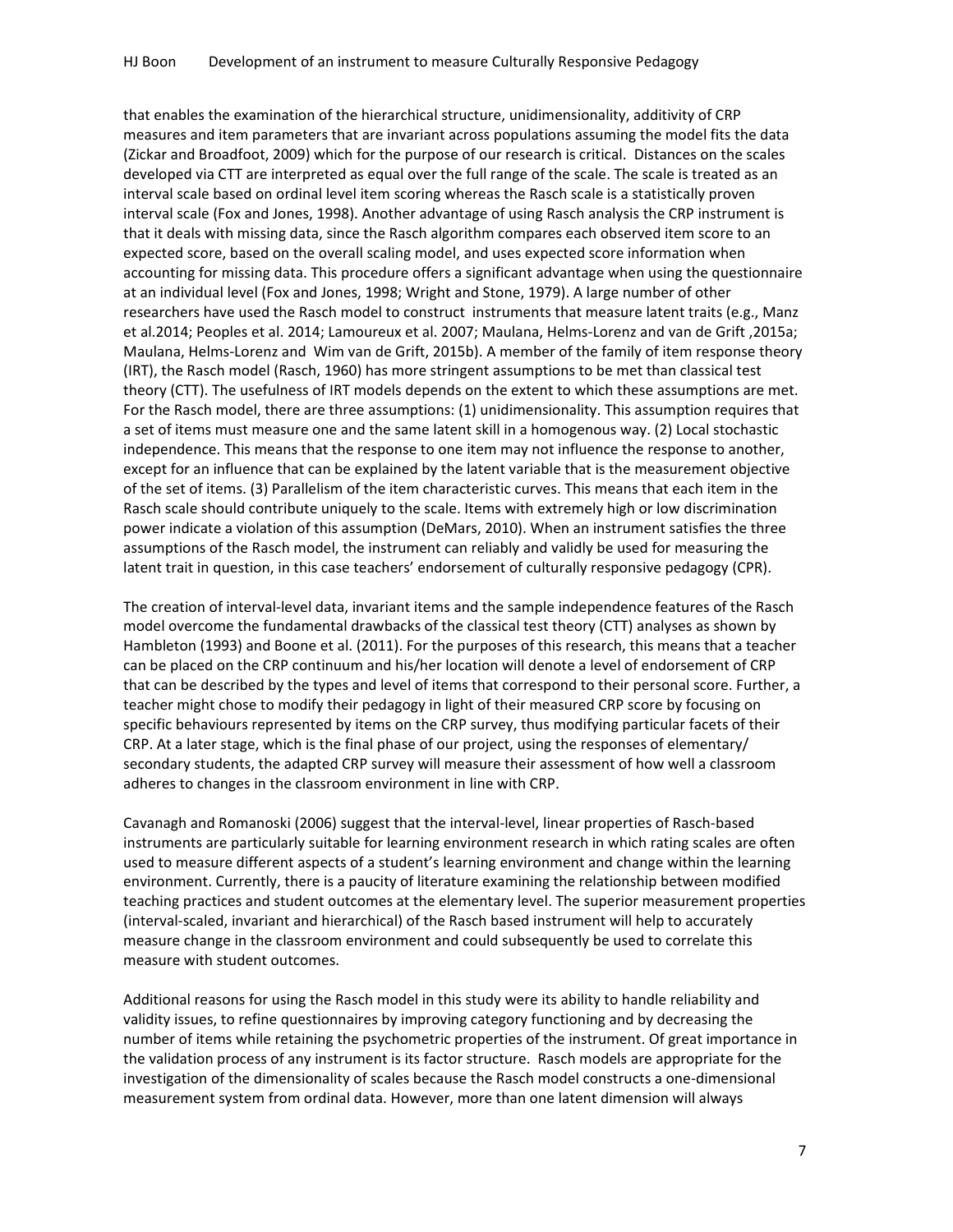contribute to empirical data. Multidimensionality becomes a real concern when the response patterns indicate the presence of two or more dimensions so disparate that it is no longer clear what latent dimension the Rasch dimension operationalizes. Factor analysis is widely used in psychometrics to investigate the dimensionality of empirical data. Like other statistical analyses, it operates on interval item scores whereas the item responses are ordinal by nature. Thus results of studies using these methods are disputable. Factor analysis "is confused by ordinal variables and highly correlated factors. Rasch analysis excels at constructing linearity out of ordinality and at aiding the identification of the core construct inside a fog of collinearity" (Schumacker & Linacre, 1996, p. 470). Linacre (1998) showed that Rasch analysis followed by Principal Component Analysis (PCA) of standardized residuals is always more effective at both constructing measures and identifying multidimensionality than standard factor analysis of the original response‐level data. A key issue in the identification of a second dimension is the choice of the critical value of the eigenvalue. Researchers have suggested various critical values. Linacre (2014), however, argues convincingly that an eigenvalue on the Rasch standardised residuals of a value of less than 2 indicates that the implied dimension in the data has less than the strength of two items and has little strength in the data.

The teachers' responses to the 83 item pilot survey instrument analysed using Rasch measurement techniques, allowed both teachers' performance and item difficulties to be measured using the same metric and placed on the same scale. Rasch calibration was used to evaluate the fit of data to the uni‐ dimensionality of the Rasch model and for the validation of the CRP survey. As Linacre (2014) notes: "In test construction, the guiding principle is "all items must be about the same thing, but then be as different as possible". The central idea is that there is a latent variable which we are attempting to measure people on. The empirical definition of the latent variable is the content of the items. Essentially, we should be able to summarize the items into a sentence which matches our intended definition of the latent variable. Latent variables can be very broad, e.g., "psychological state" or "educational achievement", or very narrow, e.g., "degree of paranoia" or "ability to do long division". In other words, all items share something in common, but each item also brings in something that the others don't have" (p. 479).

The 83 items were analyzed using the Rating Scale Model, specifying that a set of items share the same rating scale structure (Linacre 2014). Items were calibrated in terms of the degree to which teachers agreed with the items (this corresponds to item difficulty for the survey) and the category/step thresholds were estimated for each item. A high item difficulty means low levels of agreement with the item. The Winsteps Rasch analysis program (version 3.81.0) was used for analyses.

From the matrix of raw scores, the model estimating a linear ability for each teacher and a linear difficulty for each item was developed. These were scaled along a unidimensional continuum ranging from minus to plus infinity (Bond and Fox, 2007). Measurement units were expressed in logits, a logarithm of the ratio of 'pass' and 'fail' probabilities. Zero was the average item difficulty, in keeping with convention, to overcome known limitations of raw scoring an observational, categorical scale. Fit statistics indicated the extent to which data were unidimensional (Smith, Conrad, Chang & Piazza , 2002) – closeness of observed scores to predicted scoring pattern was expressed by (1) outlier-sensitive fit (outfit: sensitive to unexpected behaviour affecting responses to items far from a teacher's ability level); and (2) information‐weighted fit (infit: sensitive to unexpected behaviour affecting responses to items matching teacher's ability). Both fit statistics must approach 1.0, with acceptable values between 0.6 and 1.4 (Bond & Fox, 2007). Point–biserial correlation coefficients were computed for each item, indicating the extent to which teacher's scores on an item correlated with whole test scores, thus indicating predictable behaviour of items in relation to ability, or in this case, teacher CRP. The item difficulties and step thresholds as well as indicators of the extent to which each item fitted the model were examined.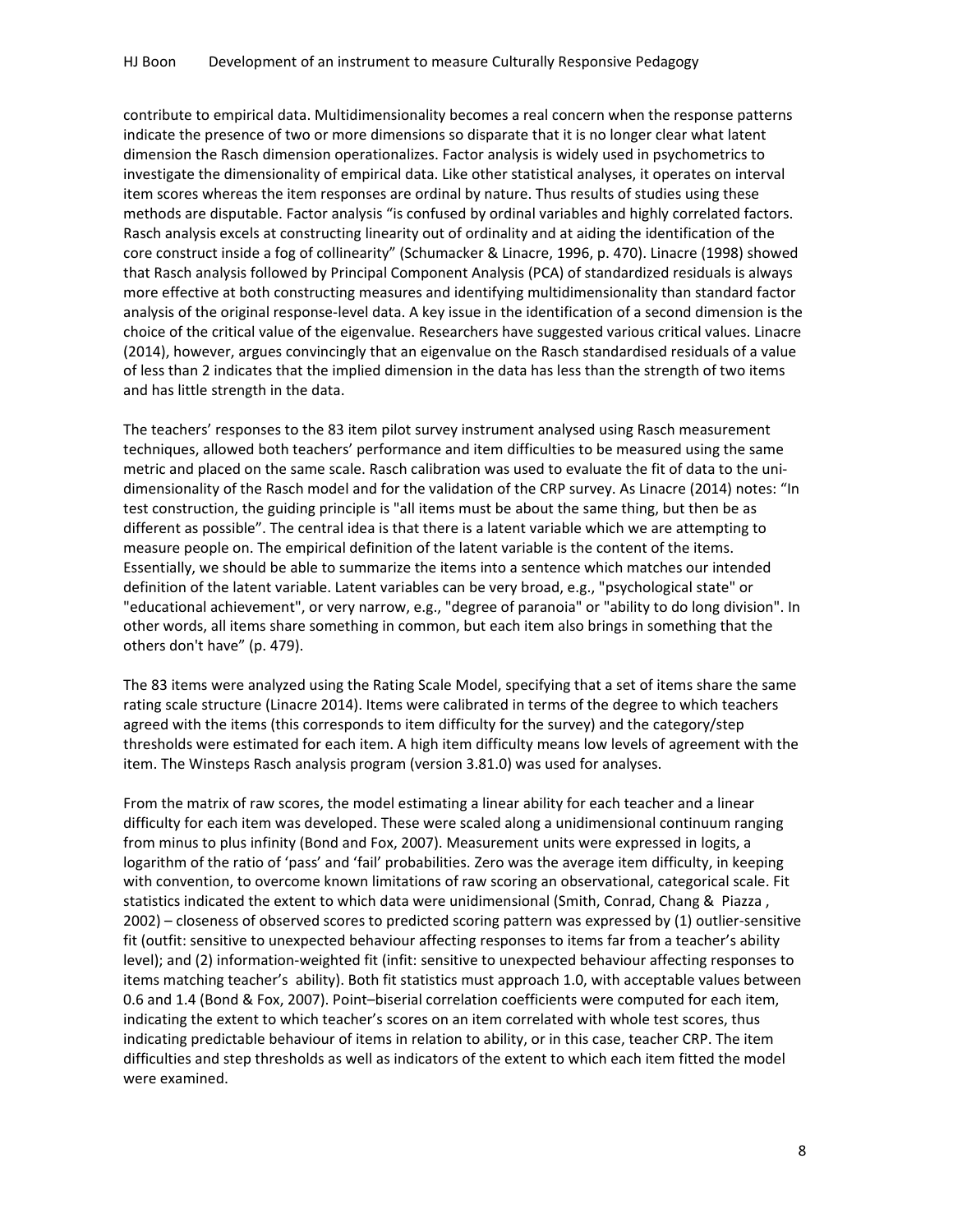# 6. Results

# 6.1 Validation of survey items

Rasch analysis was used to assess the survey instrument for uni-dimensionality and person-item fit. Of the original 83 items 62 items were retained; these form a unidimensional scale presented in Figure 1. All items are shown in Appendix A, grouped under the categories that were qualitatively determined and quantitatively confirmed. The misfitting items were saved and taken back to the focus group participants to be discussed in light of the quantitative results of the survey. The aim of the Rasch analysis was to provide a psychometrically sound measurement of CRP and the items which were estimated to fit the Rasch model perform this function well. The seven subscales which were qualitatively determined to underpin distinct pedagogical aspects of the CRP scale were assessed in further analyses. The fit indices for the 62 items are reported in Table 2. The results in Table 2 indicate that the point biserial correlations ranged from 0.28 to 0.65, indicating that items are well‐related to the underlying construct. Those items with poor Infit statistics were removed for further qualitative scrutiny and analysis except for four items which we deemed to be essential to the pilot CRP despite being slightly mis‐fitting:

*v55: ESL strategies are used when teaching students learning English as a second or additional language. v44: Literacy skills are taught and practiced in the context of modelled age appropriate text. v79: Oral language is used to develop literacy competence in (Standard Australian English) SAE.* v81: Intervention is provided for those students not achieving the expected attainment for their age cohort.

| <b>ITEM</b>     | <b>MEASURE</b> | <b>INFIT MNSQ</b> | <b>OUTFIT</b> | Point            |
|-----------------|----------------|-------------------|---------------|------------------|
|                 |                |                   | <b>MNSQ</b>   | bis. correlation |
| V78             | $-1.70$        | 1.06              | 1.11          | .28              |
| <b>V48</b>      | $-.11$         | 1.02              | 1.18          | .28              |
| V <sub>65</sub> | $-1.67$        | 1.03              | .98           | .29              |
| V7              | $-1.58$        | 1.13              | 1.20          | .30              |
| V13             | $-2.35$        | 1.01              | .90           | .32              |
| V4              | $-.55$         | 1.31              | 1.33          | .35              |
| V10             | .26            | 1.15              | 1.15          | .37              |
| V26             | $-1.25$        | 1.19              | 1.11          | .38              |
| V31             | .36            | .76               | .82           | .39              |
| V <sub>24</sub> | $-.46$         | .89               | .84           | .40              |
| V8              | $-.80$         | 1.40              | 1.36          | .41              |
| V33             | $-.06$         | .76               | .78           | .41              |
| V37             | $-.60$         | 1.20              | 1.13          | .44              |
| V6              | 1.90           | 1.14              | 1.22          | .44              |
| <b>V54</b>      | $-1.02$        | .90               | .88           | .44              |
| V <sub>75</sub> | $-.14$         | 1.21              | 1.16          | .45              |
| V <sub>57</sub> | $-.36$         | .69               | .73           | .45              |
| <b>V59</b>      | 2.83           | 1.30              | 1.25          | .46              |
| V56             | .22            | 1.14              | 1.13          | .46              |
| V74             | $-.43$         | 1.03              | .97           | .46              |
| V <sub>21</sub> | $-1.27$        | .82               | .79           | .48              |
| V5              | .77            | .99               | 1.03          | .48              |
| <b>V82</b>      | $-.78$         | .76               | .78           | .48              |
| V36             | 1.87           | 1.19              | 1.34          | .48              |
| V16             | 1.52           | .82               | .86           | .48              |
| V17             | $-.55$         | .79               | .76           | .49              |
| <b>V60</b>      | $-.59$         | .99               | .94           | .49              |
| V39             | $-.51$         | 1.13              | 1.14          | .49              |
| <b>V47</b>      | 2.75           | 1.36              | 1.35          | .49              |
| V <sub>51</sub> | .45            | 1.25              | 1.19          | .50              |
| V38             | $-.27$         | 1.10              | 1.04          | .50              |

Table 2 Item measure, misfit statistics and point biserial correlations for 62 retained items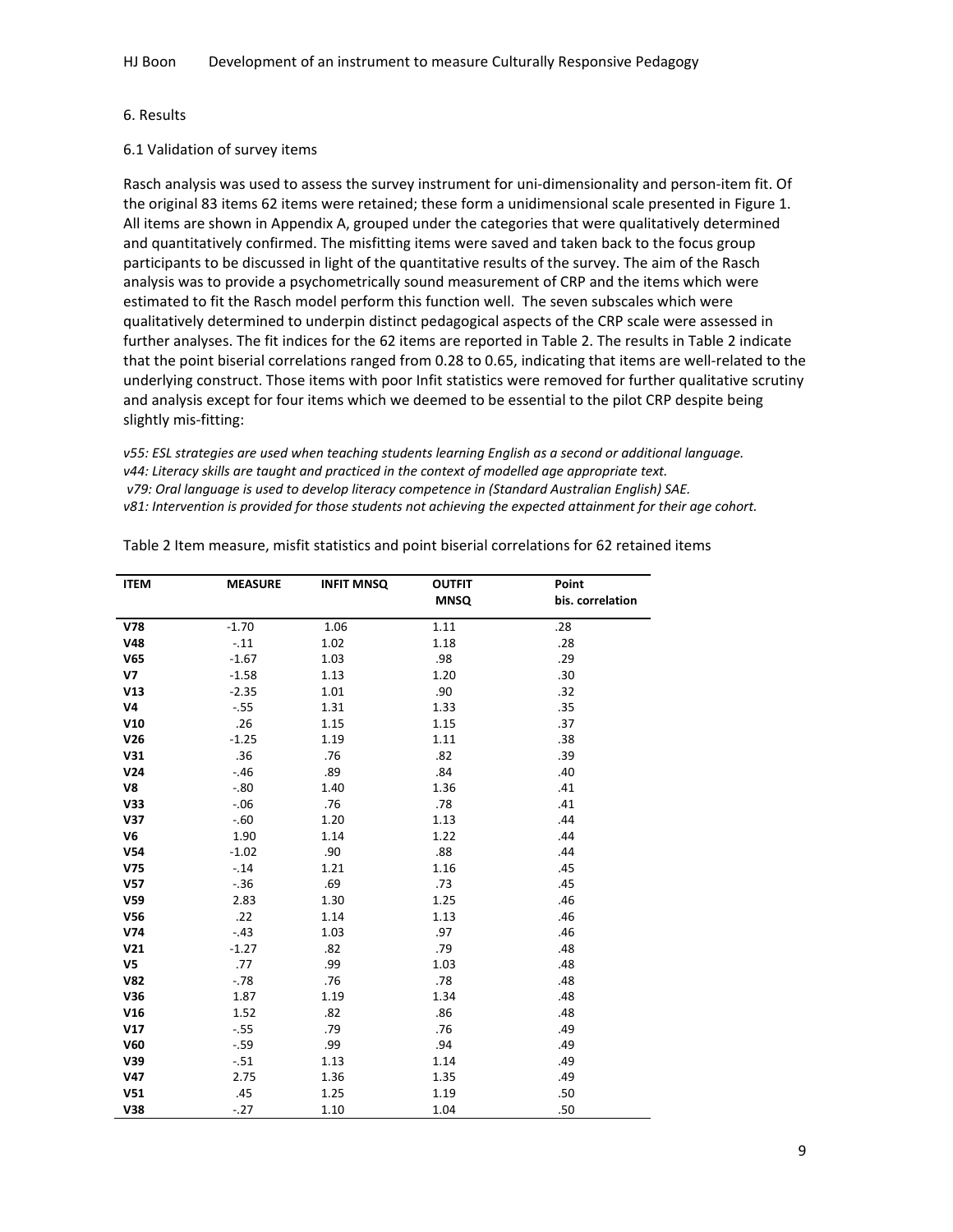| V40             | $-.92$  | 1.00  | .94  | .50 |
|-----------------|---------|-------|------|-----|
| V <sub>53</sub> | 1.39    | 1.22  | 1.26 | .51 |
| V73             | $-1.08$ | .90   | .85  | .51 |
| V9              | .82     | .74   | .79  | .51 |
| V76             | .96     | .86   | .89  | .51 |
| V67             | $-.21$  | .72   | .72  | .51 |
| V <sub>23</sub> | 1.29    | .87   | .93  | .52 |
| V79             | .55     | 1.52  | 1.49 | .52 |
| V32             | .22     | .80   | .80  | .53 |
| <b>V85</b>      | $-.60$  | .84   | .82  | .53 |
| V25             | .66     | 1.18  | 1.19 | .53 |
| V34             | $-.23$  | .63   | .64  | .53 |
| V49             | .16     | .58   | .62  | .53 |
| V86             | .04     | .91   | .84  | .54 |
| V41             | .06     | 1.25  | 1.25 | .54 |
| V71             | .06     | .76   | .74  | .54 |
| V <sub>55</sub> | 1.41    | 1.45  | 1.50 | .54 |
| V <sub>72</sub> | .30     | 1.08  | 1.07 | .54 |
| V42             | $-.41$  | .91   | .83  | .55 |
| V <sub>52</sub> | .16     | .91   | .91  | .55 |
| <b>V81</b>      | .09     | 1.49  | 1.43 | .56 |
| V62             | .15     | 1.03  | .98  | .57 |
| V35             | $-.64$  | .69   | .64  | .57 |
| <b>V80</b>      | $-.59$  | .64   | .63  | .59 |
| V44             | $-.17$  | 1.45  | 1.29 | .60 |
| <b>V68</b>      | .18     | .65   | .68  | .60 |
| V28             | .36     | .97   | .97  | .60 |
| V69             | .12     | .61   | .64  | .60 |
| V43             | .76     | .87   | .91  | .60 |
| <b>V58</b>      | $-1.06$ | .69   | .66  | .62 |
| V61             | .27     | 1.22  | 1.13 | .65 |
|                 |         | ----- | ---- |     |
| Mean            | .00     | 1.00  | .99  |     |
| <b>SD</b>       | .99     | .24   | .23  |     |

A person‐case estimate was conducted and it was found that there were three respondents, whose response format suggested respondent bias or that they were simply responding with the highest category across all questions; these persons' responses were removed from the analyses. The summary statistics for the overall survey are reported in Table 3.

Table 3 Summary model fit, mean measure and separation for CRP

| <b>STATISTIC</b>                              | <b>RAW</b>   | Count | <b>Measure</b> | Model | Infit                  |             | Outfit                      |             |
|-----------------------------------------------|--------------|-------|----------------|-------|------------------------|-------------|-----------------------------|-------------|
|                                               | <b>SCORE</b> |       |                | Error |                        |             |                             |             |
| Summary of 138 measured persons (non-extreme) |              |       |                |       | <b>MNSQ</b>            | <b>ZSTD</b> | <b>MNSQ</b>                 | <b>ZSTD</b> |
| Mean                                          | 229.7        | 59.4  | 1.23           | .20   | 1.00                   | $-.1$       | .98                         | $-.2$       |
| <b>SD</b>                                     | 49.3         | 11.1  | .84            | .07   | .40                    | 1.9         | .36                         | 1.7         |
| Maximum                                       | 301.0        | 62.0  | 4.39           | .61   | 2.58                   | 5.9         | 2.14                        | 4.6         |
| Minimum                                       | 27.0         | 7.0   | $-.64$         | .14   | .19                    | $-3.5$      | .24                         | $-3.7$      |
| <b>Real RMSE</b>                              | .22          |       | TRUE SD        | .81   | separation 3.69        |             | person reliability .93      |             |
| Model                                         | .21          |       | TRUE SD        | .81   | separation 3.96        |             | person reliability .94      |             |
| <b>RMSE</b>                                   |              |       |                |       |                        |             |                             |             |
| S.E. OF PERSON MEAN = $.07$                   |              |       |                |       |                        |             |                             |             |
| Summary of 62 measured items (non-extreme)    |              |       |                |       |                        |             |                             |             |
| Mean                                          | 511.4        | 132.3 | .00            | .13   | 1.00                   | $-.1$       | .99                         | $-.2$       |
| <b>SD</b>                                     | 76.0         | 2.4   | .99            | .02   | .24                    | 1.8         | .23                         | 1.8         |
| Maximum                                       | 646.0        | 138.0 | 2.83           | .19   | 1.52                   | 3.5         | 1.50                        | 3.7         |
| Minimum                                       | 247.0        | 131.0 | $-2.35$        | .09   | .58                    | $-3.5$      | .62                         | $-3.3$      |
| <b>Real RMSE</b>                              | .13          |       | True SD        | .98   | <b>Separation 7.41</b> |             | <b>Item reliability .98</b> |             |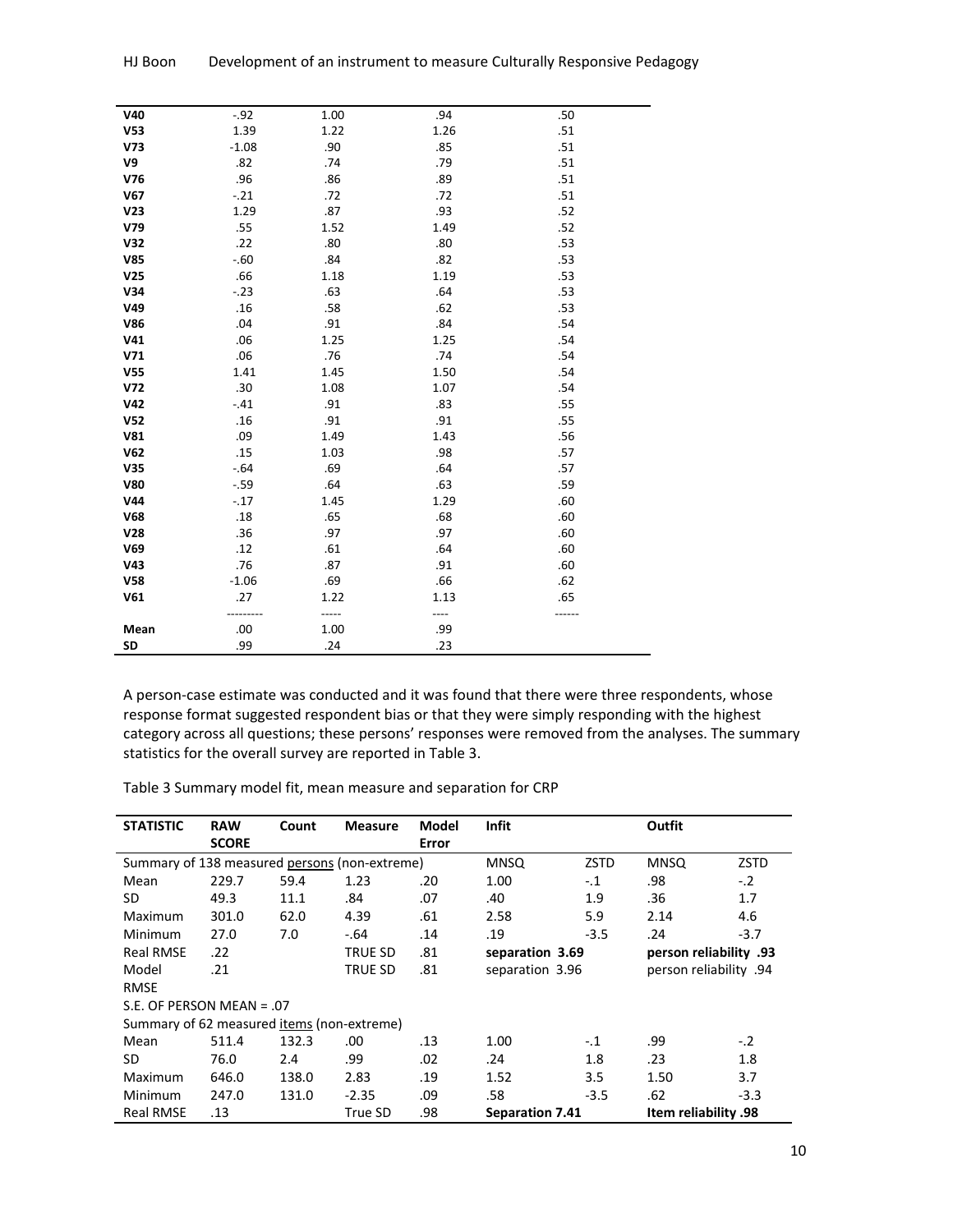| Model | 13                        | True SD | .98 | Separation 7.41 | 18. Item reliability |
|-------|---------------------------|---------|-----|-----------------|----------------------|
| RMSE  |                           |         |     |                 |                      |
|       | S.E. OF ITEM MEAN = $.13$ |         |     |                 |                      |
|       | UMEAN=.0000 USCALE=1.0000 |         |     |                 |                      |

A major assumption of the Rasch model is that the performance on a set of items is unidimensional in terms of being explained by one latent trait (Dorans and Kingston 1985). Fit statistics (mean square and t‐statistics), comparing the observed and expected response patterns, have been developed to measure the extent that this holds (Wright and Mok 2000). To conform to a unidimensional structure, person and item mean squares should be as close to 1 as possible, with the mean standardised fit statistics as close to 0 as possible (Linacre 2009b). Table 3 indicates that the *item* Infit MNSQ and Outfit MNSQ were 1.00 and 0.99, respectively, with their standardised Infit and Outfit equaling 0.0 and 0.4, respectively. Table 3 also shows that the *person* Infit MNSQ and Outfit MNSQ were 1.00 and .98 respectively, with their standardised Infit and Outfit means equaling ‐0.1 and ‐.2. Overall, therefore the data demonstrate good fit to the Rasch model. The reliability of the item difficulty estimates is very high .98 on a 0 to 1 scale. This reliability can be interpreted on this 0 to 1 scale much in the same way as Cronbach's alpha is interpreted. The person reliability is .93 which is also very high. The reliability indices depict the ratio of true variance to observed variance; in the Rasch model, the internal consistency reliability coefficient, the person separation reliability, measures the ratio of the variance in latent person measures to the estimated person measures. The results in Table 3 show that the person separation index is 3.69 with a reliability of 0.93. Similarly, Table 1 shows that items have a separation index of 7.41 with a reliability of 0.98. Therefore, for both items and persons, the instrument is likely to be responsive to changes in teacher's CRP.

The average item measure was set to 0 and it had a standard deviation of .99; the non-extreme person measure average is 1.23 with a standard deviation of .84. This suggests that although the instrument has an acceptable range of over 5 logits it is somewhat easy for this sample, since the items do not differentiate well the top scoring teachers, that is, those whose CRP measure is 1 SDs plus over the mean, some 29 persons. The variable map presented in Fig. 1 and the item measures presented in Table 2 show that items extend, on average, from a measure of ‐2.35 to 2.83 (approximately 5 logits). The items are moderately well targeted for the sample population with only 6 teachers' CRP exceeding the discriminant measure provided by the items in the survey. As will be seen, and is evidenced in Fig. 1, items from each of the sub‐categories extend over the continuum of the scale and appear to overlap. For example those items that measure teachers' Indigenous cultural value, items V47, V59, V36, V53, V25, V41 and V8 (highlighted light grey on the Variable Map, Fig. 1) are well dispersed across the continuum of teacher CRP scale, ranging from ‐1 to 2.9 logits. On the other hand items pertaining to an ethic of care, V4, V13,V32,V40,V54,V60,V65,V73 and V78 (highlighted dark grey with white font on the Variable Map, Fig. 1) are all much easier to endorse and as they fall mostly below the mean value of the sample 1.23 rather easy for the sample.

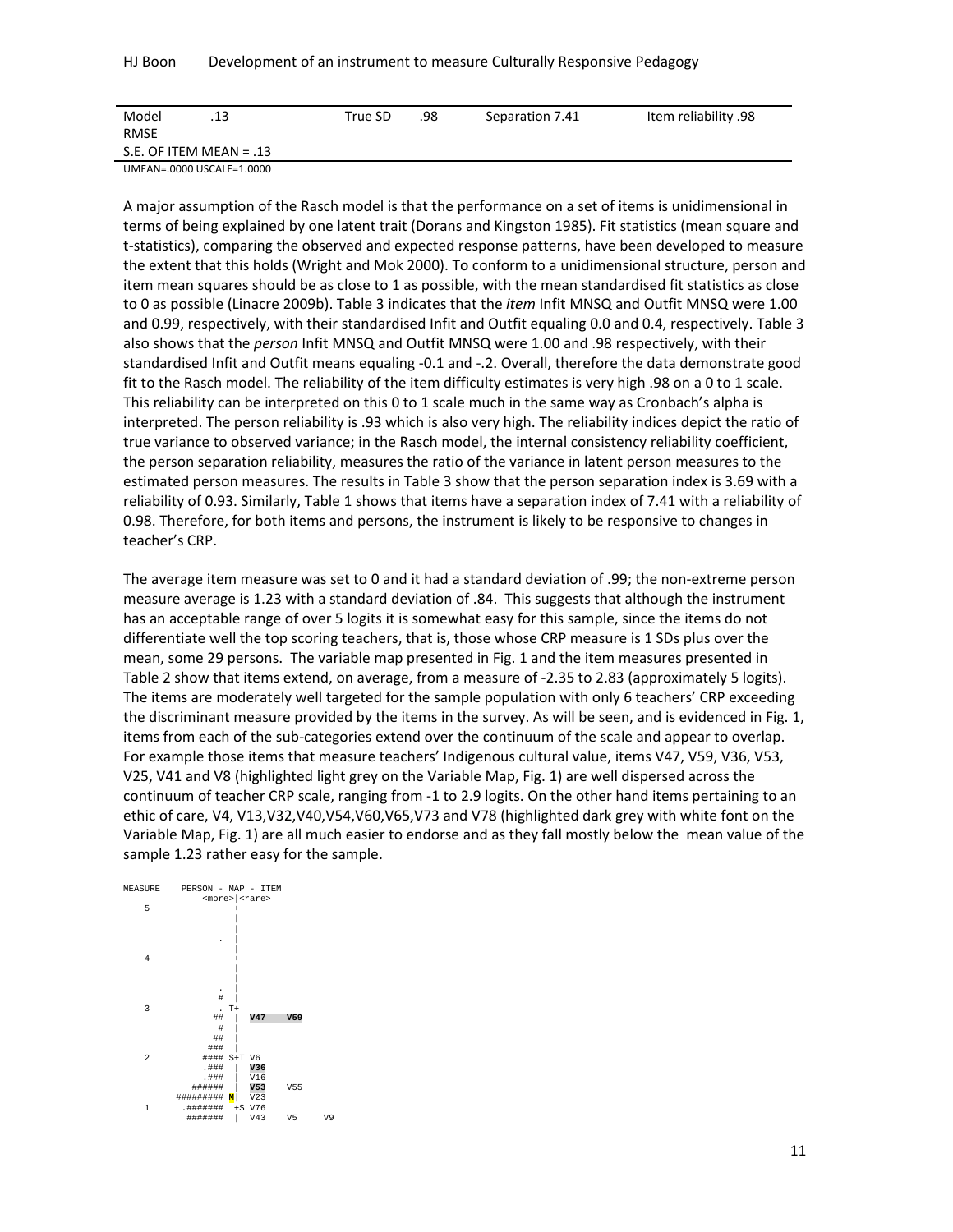

Figure 1 Variable map of students and CRP items with lowest and highest response threshold. Note: Each '#' in the person column is 2 persons: each '.' is 1.

These fit statistics support the construct validity of the instrument and its unidimensional structure. To further confirm the unidimensionality of the CRP a Principal Components Analysis of the standardised residuals was also conducted through Winsteps for the 62 item survey. This analysis showed that the measures accounted for 49.2 % of the variance in the observations; this magnitude of explained variance is reasonable for this type of affective instrument and broadly agrees with other instruments of this type (Linacre 2014; Ludlow et al. 2008). In addition, while the Winsteps' dimensionality diagnostics indicated that the first contrast's eigenvalue was equivalent to 4.6 items, since it explained only 3.7 % of the variance in the measures there is no other substantial dimension indicated (Linacre 2014). This is because the variance explained by the items (35.1 %) is 9.5 times greater than the variance accounted for by the first contrast; a variance multiple of greater than four is considered good (Linacre 2014).

The second assumption of local stochastic independence was checked by examining the Standard Errors (S.E.) of each item within each subscale and comparing them to their overall measure. Moreover recalling that over fitting items also show lack of local independence, fit indices were also examined (Bond and Fox, 2007). Stochastic local independence was further investigated by looking at the correlations of standardized residuals (in Winsteps Table 23.99). The usual cut‐off is inter‐item correlations closer to 0 than 0.4. Items with inter‐item correlation greater than 0.7 share more than 50% of their "random" (stochastic) variance and so are far from locally independent. This assumption was generally confirmed (Linacre, 2014) (Appendix B). The third assumption, parallelism of item characteristic curves, was checked in two ways: first graphically by examining the Item Characteristic Curves (ICC) of the items within each construct and second by examining the INFIT Mean Square and OUTFIT Mean Square statistics for each item within each construct. These were between  $0.5 - 1.5$ , indicating neither too low nor too high, discrimination by respondents (Linacre, 2014).

# 6.2 Analyses of associations between subscales

Because we were interested in measuring different aspects of CRP as conceptualised through the qualitative phase, we examined the subscales of the CRP in more detail (Indigenous Cultural Value, Self‐ regulation Support, Explicitness, Ethic of care, Literacy Teaching, Behaviour Support, Pedagogical Expertise). Statistical results of these analyses are to be found in Appendix B. Because negative measures are more difficult to interpret for non‐technical readers, we rescaled each of the subscales to fit between 0‐100 units with higher numbers indicating a greater probability that the item would be endorsed (for Item ranking) and a greater CRP measure for each teacher (person ability). This is for the convenience of the readers only and does not imply that a person whose score on a subscale is 45 has attained 45% of the subscale measured; it means simply that a person with a score of 45 has greater difficulty endorsing the items on the test than a person whose score is 55.

One of the research questions was specifically concerned with: To what extent do teachers endorse teaching practices that have been identified by Indigenous students and parents as influential in their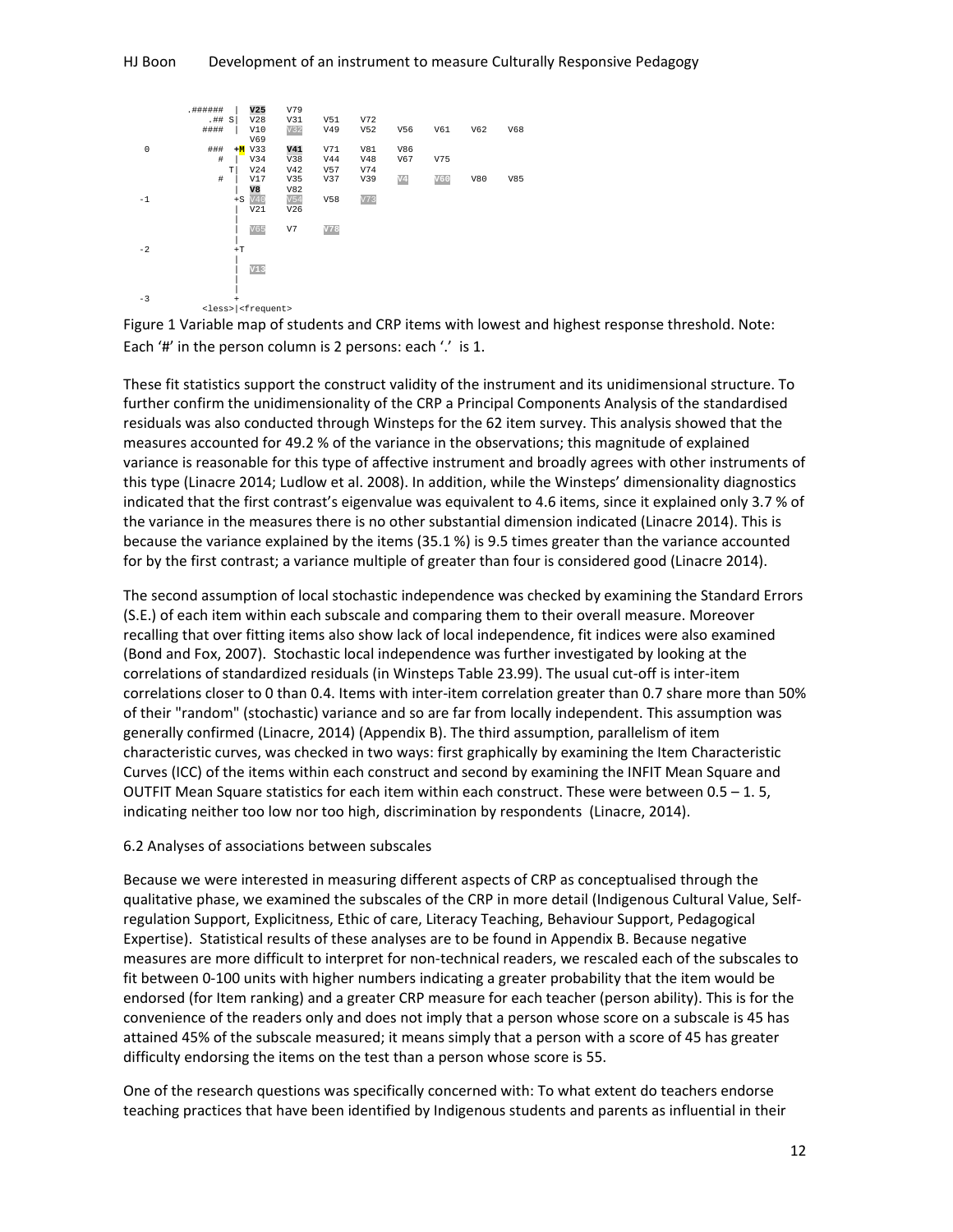learning? A key concern was an examination of the teaching practices that specifically address Indigenous Cultural Values. To that end several analyses were undertaken. Table 4 shows the results of a Pearson's correlation analysis that was undertaken after the measures of all subscales were rescaled 0‐100, to examine the links between the different aspects of CRP and to see which were most associated with higher levels of Indigenous cultural value.

|                |                                                              | $\mathbf{1}$ | $\overline{2}$ | 3            | 4            | 5            | 6            | 7            | 8         |
|----------------|--------------------------------------------------------------|--------------|----------------|--------------|--------------|--------------|--------------|--------------|-----------|
| $\mathbf{1}$ . | ethic of care                                                | $\mathbf{1}$ | $.656***$      | $.514***$    | $.673***$    | $.554***$    | $.583***$    | $.567**$     | $.776**$  |
| 2.             | pedagogical expertise                                        | $.656***$    | $\mathbf{1}$   | $.676***$    | $.683**$     | $.694**$     | $.665***$    | $.682**$     | $.920**$  |
| 3.             | literacy teaching                                            | $.514***$    | $.676***$      | $\mathbf{1}$ | $.542***$    | $.573***$    | $.469**$     | $.694**$     | $.819**$  |
| 4.             | behaviour support                                            | $.673***$    | $.683***$      | $.542**$     | $\mathbf{1}$ | $.586***$    | $.579**$     | $.484**$     | $.762**$  |
| 5.             | explicitness                                                 | $.554***$    | $.694***$      | $.573***$    | $.586***$    | $\mathbf{1}$ | $.577***$    | $.477**$     | $.768**$  |
| 6.             | self-regulation support                                      | $.583***$    | $.665***$      | $.469***$    | $.579$ $*$   | $.577***$    | $\mathbf{1}$ | $.443**$     | $.715***$ |
| 7.             | Indigenous cultural value                                    | $.567***$    | $.682**$       | $.694***$    | $.484***$    | $.477***$    | $.443***$    | $\mathbf{1}$ | $.807**$  |
| 8.             | <b>Total CRP measure</b>                                     | $.776**$     | $.920**$       | $.819**$     | $.762**$     | $.768***$    | $.715**$     | $.807**$     | 1         |
|                | **. Correlation is significant at the 0.01 level (2-tailed). |              |                |              |              |              |              |              |           |

Table 4 Pearson's correlations between subscales of CRP (N=138)

Results indicated that Indigenous cultural values were highly correlated with pedagogical expertise and literacy teaching, both important underpinning skills characterising quality teaching as indicated by the Phase One outcomes. The total CRP measure was most closely predicted by pedagogical expertise. This is not surprising since the number of items that comprised the subscale pedagogical expertise was 15, compared to an average of 7 items describing each of the other subscales, including the subscales literacy teaching and Indigenous cultural value, the two other biggest predictors of CRP.

## 6.3 Examination of CRP profiles

It was of interest to us to scrutinise the CRP teaching profiles of some of the participants in the pilot, and examine the differences between those whose CRP measure was the highest (Teachers 3 and 4), compared to those whose measure was the lowest as calculated by Rasch estimates (Figure 2). The observed difference could be interpreted in a range of different ways. One might be that the teachers with a high CRP score are very much more experienced than those with low scores. Or it is possible that the two sets of teachers hold intrinsically different values and goals for teaching, particularly with respect to the value for cultural differences in their students, and self‐regulation support. Teacher 2 in particular, whose low CPR score is consistent across all subscales, might lack teaching self‐efficacy, and as a result might be responding with lower agreement to each item because they have lost their confidence in their teaching ability. Another alternative explanation might be teacher burn‐out; Teacher 2 might have lost all interest in teaching and therefore has responded with low endorsement throughout the survey instrument. To clarify more precisely why these differences exist, it would be useful to either observe these teachers teaching or to interview them individually.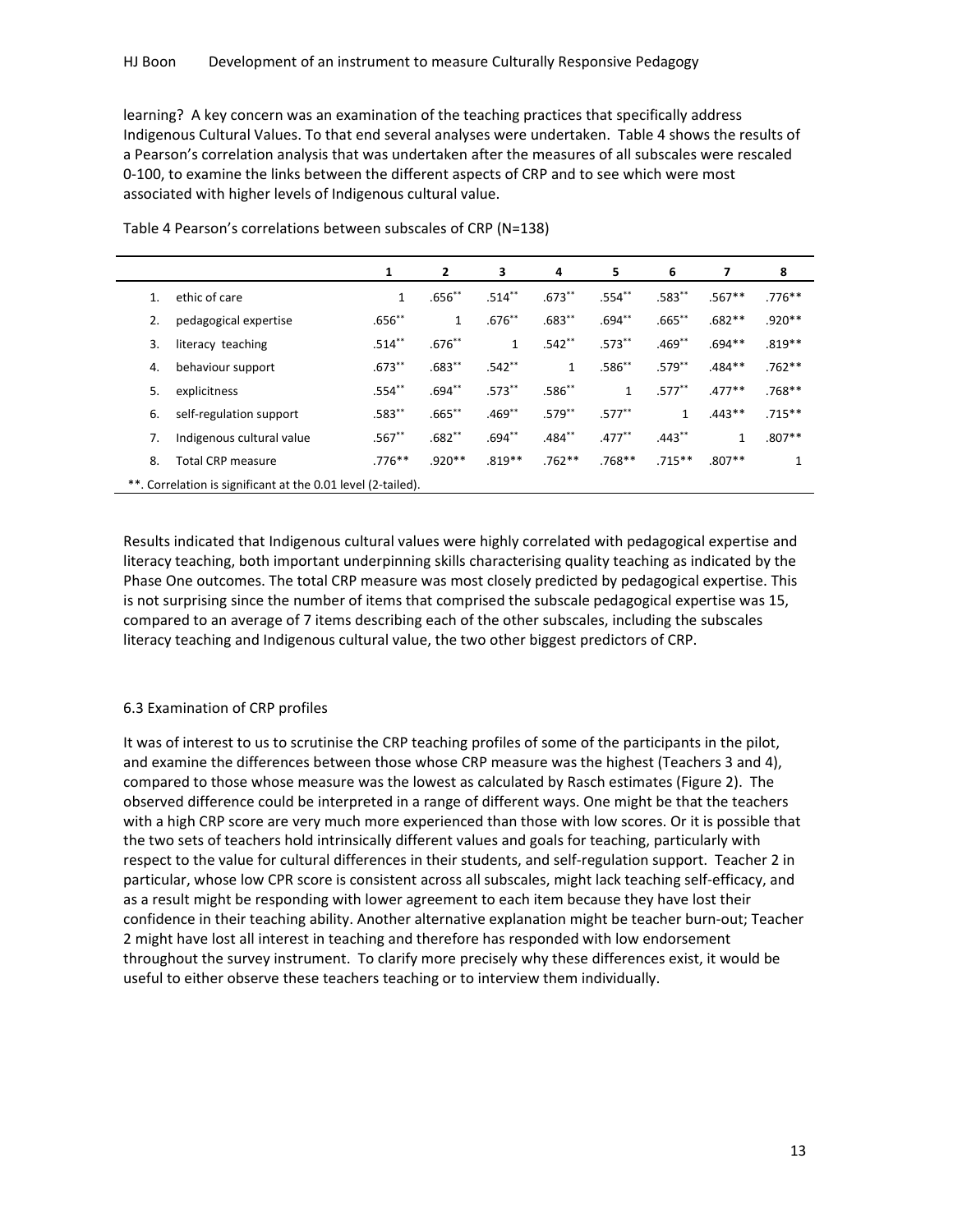

In addition it was considered important in the context of CRP to look at the overall patterns of the various subscales in comparison to the CRP measures of the sample. The range and variability of the different subscales compared to the overall CRP measure are graphically shown in Figure 3. Descriptive statistics of the various scales are displayed in Table 5. It is evident from Table 5 and Figure 3 that although the range, S.D. and means of the subscales are not significantly different there is strong variability present within the measures of the subscales comprising each teacher's CRP.

|                       | Range | Minimum | Maximum | Mean  | S. D. |
|-----------------------|-------|---------|---------|-------|-------|
| ethic of care         | 38.46 | 37.90   | 76.36   | 54.10 | 7.96  |
| pedagogical expertise | 42.45 | 35.48   | 77.93   | 53.51 | 6.50  |
| literacy teaching     | 46.68 | 30.73   | 77.41   | 53.85 | 8.43  |

behaviour support 39.78 38.24 78.02 54.09 7.98 explicitness 41.05 37.38 78.43 53.83 7.62 self-regulation support 40.60 38.27 78.87 53.39 6.24 Indigenous cultural value 39.14 38.81 77.95 53.30 6.84 total CRP 34.10 40.70 74.80 53.33 5.73

Table 5 Mean, Standard Deviation, Range, Minimum and Maximum measures of all scales (N=138)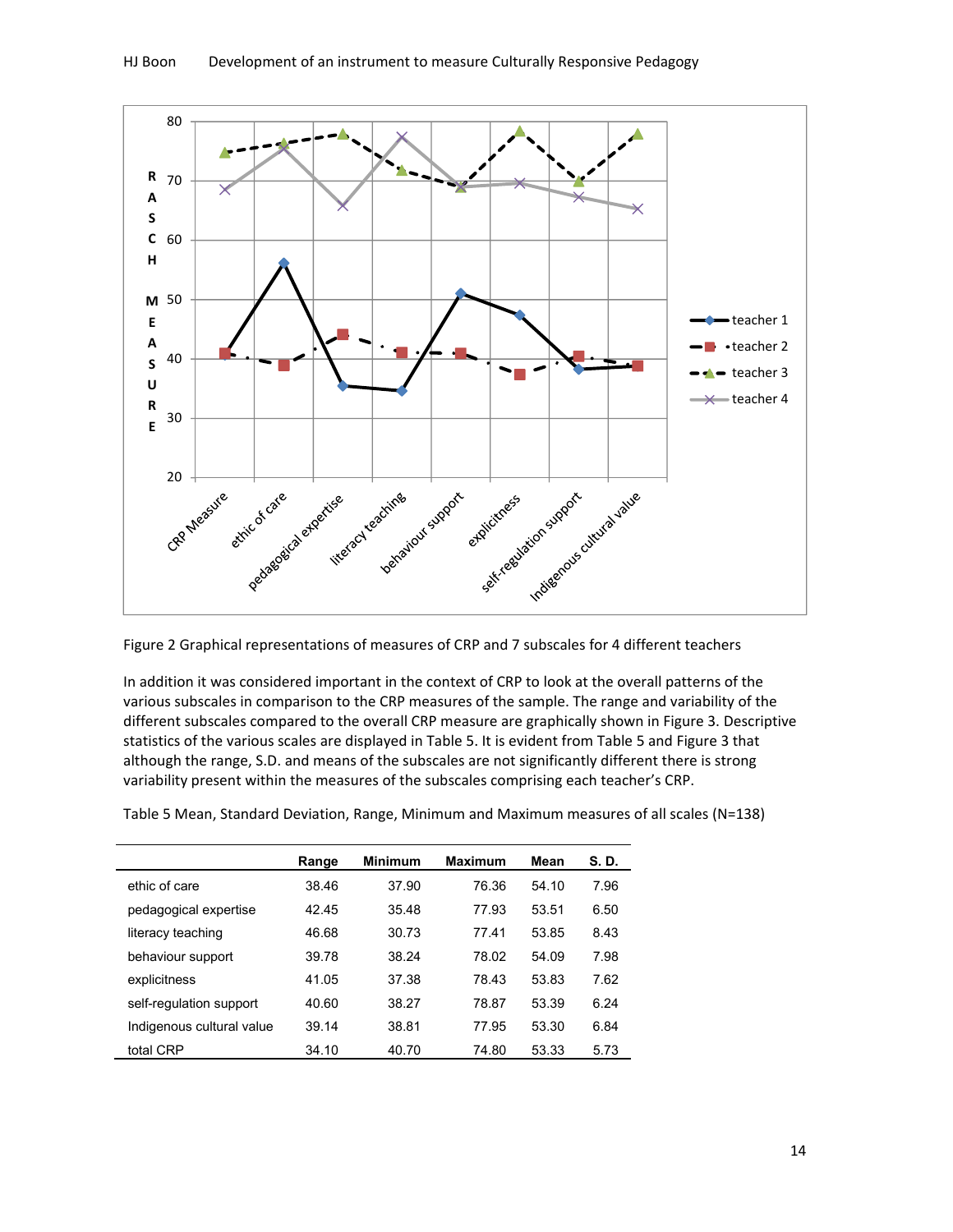

Figure 3 Mean Rasch measures of CRP by all subscales (N=138).

There are clear variations in the teacher CRP profiles when one examines the means of each subscale plotted against the means of the CRP measures (Figure 3); variability which is concealed when one looks at the overall means (Table 5). The least variable subscale is pedagogical expertise, which is clearly closely aligned to overall CRP. In Figure 3, the mean values of the CRP have been calculated by grouping together individuals' whose CRP is within a range of 3‐5 points, from a total CRP range of 40.7 to 74.8. Thus a CRP mean of 1 represents the mean of those individuals whose CRP measure was 40.70 to 44.77, a mean of 12 represents those individuals whose CRP measure ranged from 61.3 to 64.9 and so on. It is clear that the subscales deviate considerably from a straight line that might be expected when plotting CRP against each subscale. This deviation is stronger at both ends of the distribution. The subscales that seem to generally fall below the others are self-regulation support and Indigenous cultural value, with a strong variability being demonstrated in literacy teaching as well. There could be various ways of explaining particular teacher CRP profiles. For example, one might infer that a teacher with a CRP mean of 2 (representing 10 teachers in this sample) is likely to be very supportive of self‐regulation, but have much lower focus on Indigenous cultural value inclusion in their class, a lower literacy teaching focus and fewer strategies characterising pedagogical expertise. Conversely, a teacher with a CRP mean of 12 (representing 7 teachers) might be predicted to have a strong focus on explicit teaching, literacy teaching and to demonstrate a range of strategies that characterise pedagogical expertise, but their focus on self‐regulation support and Indigenous cultural values is likely to be much lower.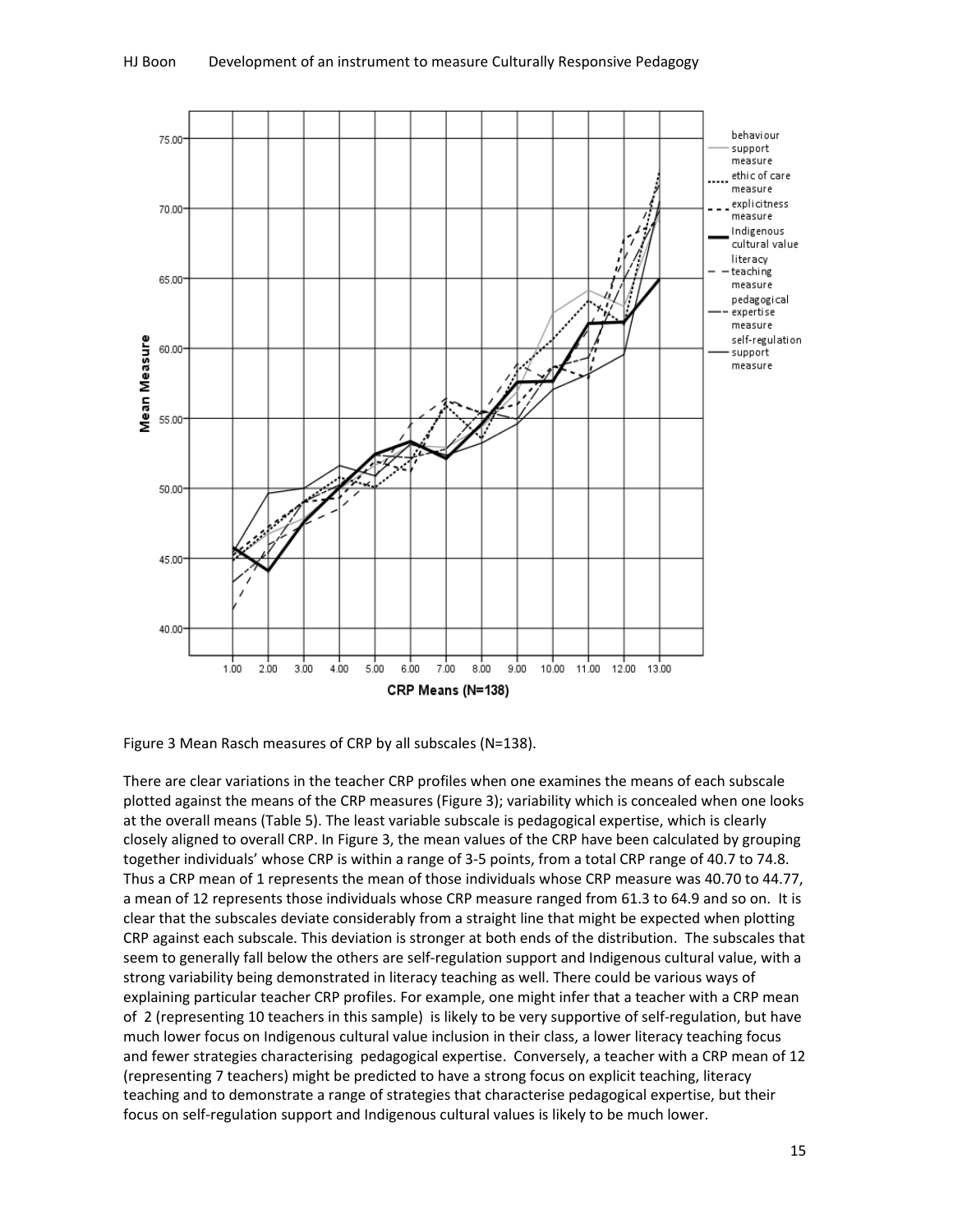Analyses suggest that some of this variability is related to the teaching context of teachers, that is whether they are in secondary or elementary schools. Analyses of variance (ANOVAs) showed that significant differences occurred between elementary and secondary teachers in their overall CRP measure (F(1,136) = 5.89, *p* <0.05), in their Indigenous cultural value (F(1,136) = 7.18, *p* <0.005), behaviour support (F(1,136) = 10.12, *p* <0.005), literacy teaching (F(1,136) = 8.50, *p* <0.005), and pedagogical expertise (F(1,136) = 4.72, *p* <0.05). These differences are represented in Figure 4.



Figure 4 Comparison of mean measures of all subscales for Elementary and Secondary teachers.

# 7. Discussion

The purpose of this paper was to report initial findings from the validation and piloting of a survey instrument designed to examine teachers' endorsement of CRP. Results demonstrate that the instrument is well constructed to measure the intended latent construct, CRP. Analyses of results indicate that there are indeed variations in the way teachers approach their professional duties and the emphasis they place on particular professional aspects of their daily work. This is particularly the case with respect to CRP overall, as there is a large range of CRP measures. It is also the case in relation to Indigenous cultural value, literacy teaching, behaviour support, explicitness and pedagogical expertise. Moreover, as illustrated by results, while any two teachers might have a very similar overall measure for CRP, this measure might be weighted more strongly on the basis of one subscale than another, and thus no two teachers are likely to offer similar levels of qualitative support to students, for example, in demonstrating Indigenous cultural value or promoting self‐regulation.

This is not an unexpected situation since teachers have a range of strengths and values with regard to their teaching approach. Additionally, it is possible that the environments teachers are in call for or encourage emphasis on specific subscales. For instance a secondary Information Technology teacher might not emphasise literacy skills in their lessons because their priority is on teaching keyboard and computing skills. What is of concern however, is the situation where a group of students, namely Indigenous students, are taught in a classroom where an appreciation of their cultural identity is not evident in the teacher's professional repertoire or the hidden curriculum that is presented to the students, a message that is often very clear and easily interpreted by the learner (Boon, 2011).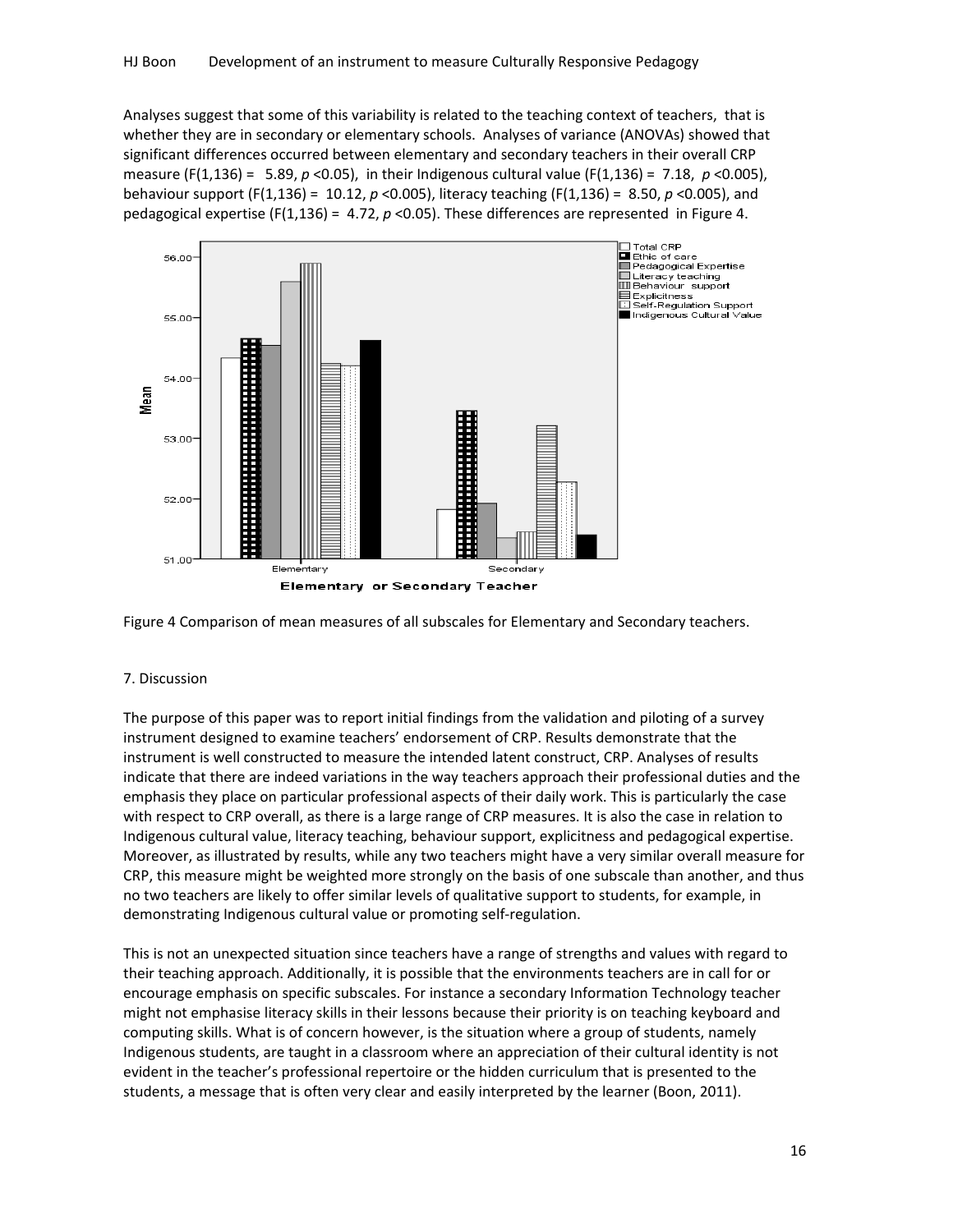Also of interest was the finding that elementary compared to secondary teachers appeared to have considerably different CRP teaching profiles. In general, secondary teachers showed lower levels of commitment to certain recognised professional teaching competencies and standards. These standards are defined by the Australian Institute for School Leadership (AITSL), and are mandated for professional practice evaluation. Such standards also exist in Canada, for example in British Columbia they refer to Standards for the Education, Competence and Professional Conduct of Educators and in the US to The National Board for Professional Teaching Standards (NBPTS). In Australia, this framework defines whether a higher education institution's teacher preparation program receives accreditation. Most of these standards relate to items in the survey directly within the various subscales. For instance, the Indigenous cultural value subscale included items that referred to an AITSL Professional Knowledge standard: Know students and how they learn; also within the Professional Engagement Standard it is specified that teachers must: Engage professionally with colleagues, parents/ carers and the community. The rest of these AITSL professional standards are also reflected in the survey items we employed, which Indigenous parents and students also identified as being critical to their learning. They represent professional practice that is deemed to be essential to quality teaching generally.

In acknowledging that CRP measures represent generic professional attributes like an ethic of care, pedagogical expertise, behaviour and self‐regulation support and literacy teaching, it is also important to remember they are likely to reflect strong contextual factors influencing teachers' pedagogy. For instance, a teacher whose classes do not contain any Indigenous students might not consciously endorse or emphasise Indigenous cultural values. A responsive teacher would adjust their practice in line with their students' needs, and be sensitive to the classroom context. Therefore aspects of their CRP would depend upon contextual matters like their students' literacy levels, their special behavioural and educational needs, their language proficiency and so on. Similarly, teacher experience in a range of contexts, years of practice, school environment and specialist teaching area are likely to have a strong influence upon their CRP. Further, individual teacher variables such as gender, burnout, philosophy of teaching, personal ethics, values and ethnicity will also influence their pedagogies. Without knowing the contextual factors impacting upon teaching practices, the student body composition, school ethos, school leadership and the like, it is difficult to infer why we found differences in CRPs and their component subscales.

# 7.1 Limitations

There are some limitations to be noted in the results. First they need to be validated with another sample of teachers to ensure the instrument is invariant across samples. While this study has provided insight into the perceptions of teachers about their endorsement of CRP, these are self-report results and as such need to be confirmed with observations and evaluations from students. Teachers responding to this pilot study were not a representative sample of Australian teachers more broadly, being exclusively drawn from Catholic schools in North Queensland. It would be interesting to gain teacher perspectives from samples whose teaching experience, teaching roles, school types and locations are documented. Other individual characteristics, namely gender, age, experience or specialist teaching area would also be helpful. That way it would be possible to link particular teacher pedagogies to, for example, years of teaching experience, professional development courses, school types, student population characteristics, socio‐demographic variables and the like. In that way a better understanding of teachers' responses to the context of their teaching might be gained.

## 8. Conclusions

This CRP instrument will be useful in applying classroom interventions, the next phase of our project. It is very sensitive to qualitative nuances in CRP which need to be understood in the context of classrooms, individual teacher experience and specialist background. A classroom teacher will be able to use the instrument to focus on particular facets of their practice, determine where they want to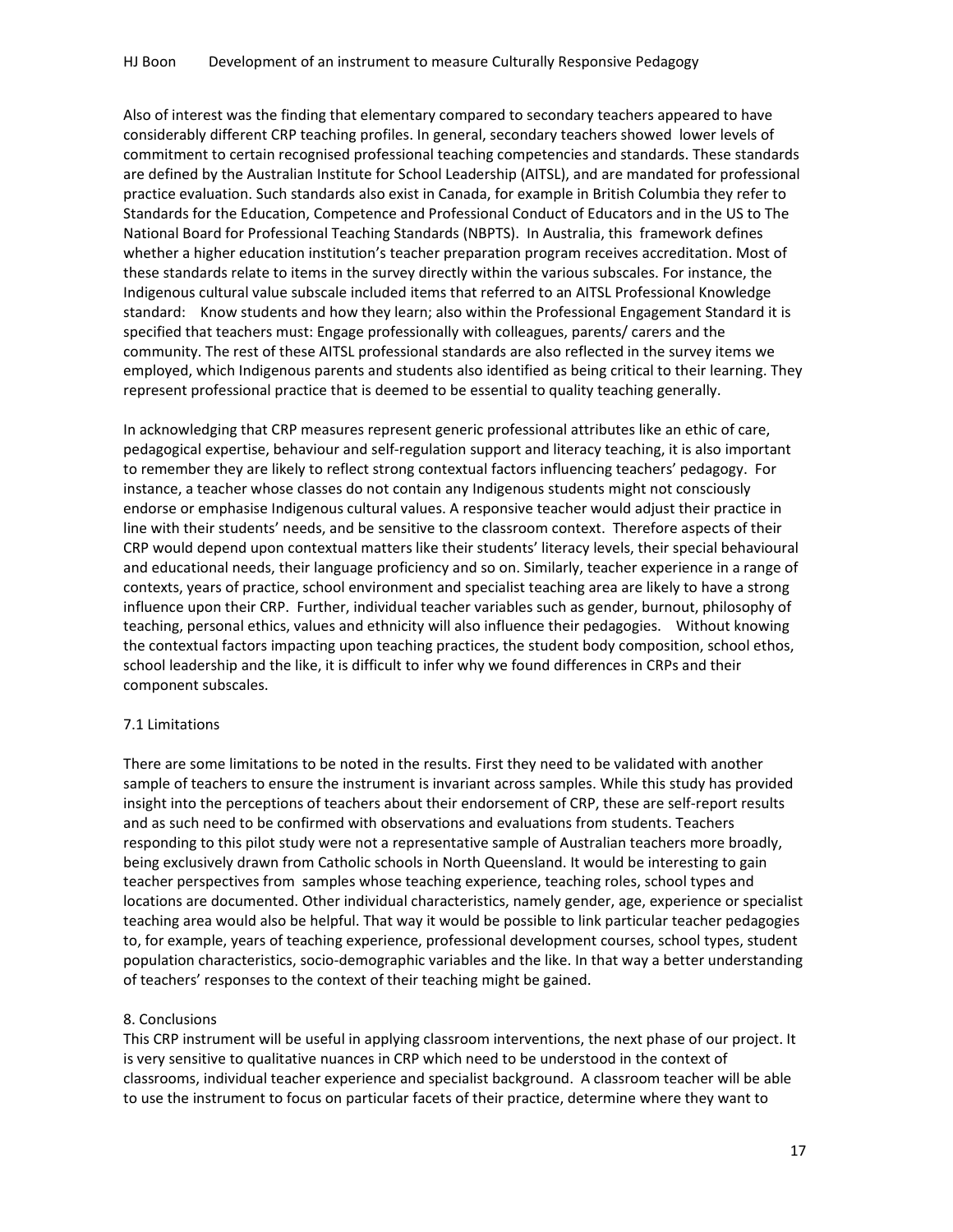make adjustments, and through self‐assessment and independent observations, measure changes in their CRP. It is the purpose of the next phase of our project to investigate whether and to what extent adjustments in a teacher's CRP effect changes in their students' outcomes.

The instrument can also be used in diverse school contexts to measure quality pedagogy more generally since the subscales can be applied independently to assess specific aspects of professional practice.

Acknowledgements

Data for this project were collected through the assistance of an Australian Research Council Linkage Grant (LP130100420)2013–2016. We would like to acknowledge the teachers and school executive staff at our partner schools who contributed to this research.

Appendix A Retained survey items comprising the CRP scale grouped by sub‐scale

**Indigenous Cultural Value**

- **V8 : Students specific cultural identities are valued in this classroom**
- **V25 : I communicate personally with families**
- **V36 : Resources with local Indigenous content are provided**
- **V41 : Cultural values are verbally endorsed**
- **V47 : Relatives.and.community.Elders.are.invited.to.contribute.to.or.observe.classroom.learning**
- **V53 : Contemporary.Aboriginal.and.Torres.Strait.islander.perspectives.are.included.in.all.subject.areas**
- **V59 : Local community has input into curriculum content and process**

**Explicitness**

- **V62 : Individual.scaffolding.is.provided.to.all.students.so.each.can.perform.required.learning.tasks**
- **V57 : I ensure my explanations are succinct**
- **V35 : The learning priorities of the classroom are made clear**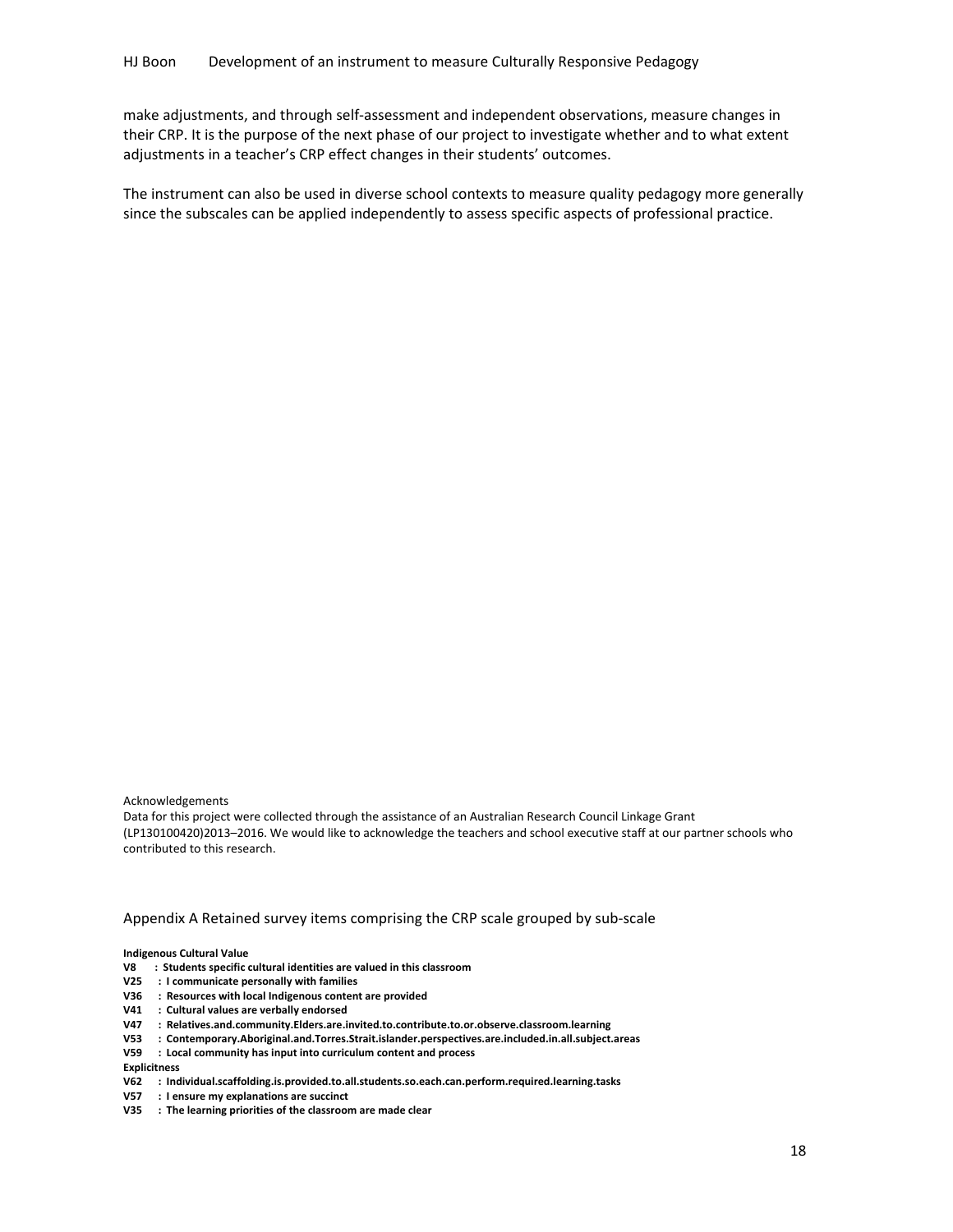- **V10 : Learning objectives are displayed and articulated**
- **V17 : I give constructive individual feedback**
- **V24 : The.learning.focus.for.lessons.is.orally.communicated.throughout.lessons**
- **Self‐regulation Support**
- **V67 : Students.are.given.time.to.think.things.through.in.their.own.minds**
- **V71 : I use individual student's strengths to support individual and collective learning**
- **V74 : Lessons are paced to allow students time for task completion**
- **V76 : Students reflect on their goal achievement**
- **V82 : Time.is.given.for.students.to.respond.to.questions.or.during.discussion**
- **V28 : Individual goals for student achievement are established**
- **V31 : Students.work.together.and.help.others.on.activities.and.problems**
- V16 : Students are given choices about work e.g. modes content timing order of tasks where to work
- **V23 : Students conduct self‐assessments of work completed**
- **V39 : I act as a learning facilitator**
- **V49 : Students are provided with time to ensure mastery of ideas**

**Ethic of care**

- **V4 : I.ensure.that.students.know.that.their.success.and.value.is.not.determined.only.by.academic.achievement**
- **V13 : I have a warm respectful manner to all students**
- **V32 : I.spend.individual.time.with.all.students.in.matters.pertaining.to.their.learning**
- **V40 : I communicate high academic expectations for students**
- **V54 : I.engage.with.all.students.in.positive.conversation.in.matters.that.display.evidence.of.my.interest.in.the.student**
- **V60 : I.explicitly.encourage.learner.development.in.the.broad.sense..not.just.academic.learning**
- **V65 : I positively acknowledge all students verbally or non‐verbally outside the classroom**
- **V73 : Learning success is celebrated**
- **V78 : I display positive gestures e.g. smiles towards all students**

**Literacy Teaching** 

- **V6 : Buddy reading occurs**
- **V38 : The.vocabulary.and.language.of.each.curriculum.area.are.explicitly.taught**
- **V44 : Literacy.skills.are.taught.and.practiced.in.the.context.of.modelled.age.appropriate.text**
- V55 : ESL strategies are used when teaching students learning English as a second or additional language
- **V61 : Basic literacy skills are regularly revised**
- V72 : I orientate students to the vocabulary background knowledge and features of a text before reading
- **V79 : Oral language is used to develop literacy competence in SAE**
- **Behaviour support**
- **V58 : Skills and behaviours are modelled for students**
- **V48 : I.address.off.task.behaviour.with.less.intrusive.correction.skills.such.as.non.verbal.cues.and.proximity**
- **V43 : Students.are.able.to.contribute.to.the.setting.of.the.behavioural.expectations.for.the.classroom**
- **V37 : Routines.provide.students.with.foreknowledge.of.activities.and.expectations**
- **V26 : Consequences for student behaviour are made clear**
- **V21 : I.communicate.and.follow.through.on.expectations.about.expected.classroom.behaviour**
- **V7 : I communicate high behavioural expectations for students**

**Pedagogical Expertise**

- **V85 : Many.examples.are.provided.to.support.students.in their learning**
- **V86 : Tasks.carried.out.encourage.student.creativity.and.independent.thinking**
- **V80 : I use multiple strategies to assist students in their learning**
- **V81 : Intervention.is.provided.for.those.students.not.achieving.the.expected.attainment.for.their.age.cohort**
- **V75 : Students show their learning in various ways not just written**
- **V68 : Learning.and.assessment.are.placed.within.the.broader.contexts.of.what.is.familiar.to.students**
- **V69 : Learning.experiences.that.cater.for.a.variety.of.learning.preferences.are.provided**
- **V56 : Learning is chunked into short teaching segments**
- **V51 : Hands on experiential activities are provided to support learning**
- **V52 : I model thinking processes aloud**
- V33 : Multiple methods are used to explain abstract ideas
- **V34 : Students are provided with many opportunities to master skills**
- **V5 : Narrative and story are used across the content areas**
- **V9 : Open ended learning activities are provided**
- **V42 : Visual images are used to support understanding of ideas**

#### **Appendix B Summary Statistics of analyses of 7 subscales of the CRP survey**

#### **Indigenous Cultural Value Summary Statistics**

INPUT: 138 PERSON REPORTED: 138 PERSON 7 ITEM 5 CATS WINSTEPS 3.81.0 --------------------------------------------------------------------------------

SUMMARY Statistics OF 7 MEASURED ITEMS

|             | TOTAL |       |         | MODEL        | <b>TNFTT</b> |                 | OUTFIT      |      |
|-------------|-------|-------|---------|--------------|--------------|-----------------|-------------|------|
|             | SCORE | COUNT | MEASURE | <b>ERROR</b> | MNSO         | ZSTD            | <b>MNSO</b> | ZSTD |
|             |       |       |         |              |              |                 |             |      |
| <b>MEAN</b> | 404.7 | 132.4 | 53.51   | .75          | 1.27         | 2.1             | 1.28        | 2.0  |
| S.D.        | 121.9 | 2.5   | 8.57    | 09           | .08          | .5 <sub>1</sub> | .06         | . .  |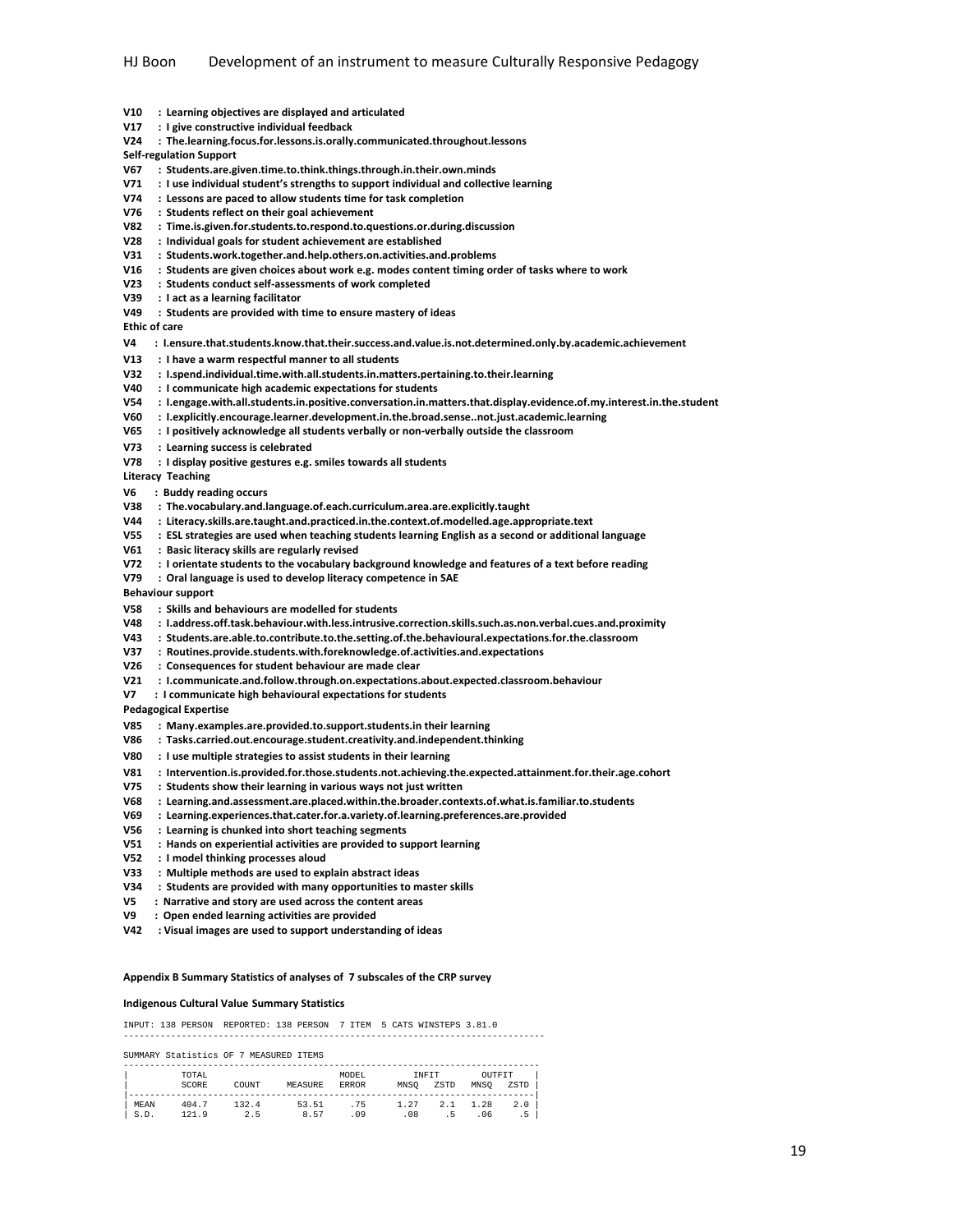| MAX.       | 594.0                             | 138.0       | 64.22                 | .93 | 1.40                  | 2.9 | 1.36        | 2.7 |
|------------|-----------------------------------|-------------|-----------------------|-----|-----------------------|-----|-------------|-----|
| MTN.       | 247.0                             | 131.0       | 39.56                 | .64 | 1.18                  | 1.4 | 1.19        | 1.4 |
|            |                                   |             |                       |     |                       |     |             |     |
| REAL RMSE  |                                   | .85 TRUE SD | 8.52 SEPARATION 10.00 |     | <b>TTEM</b>           |     | RELIABILITY | .99 |
| MODEL RMSE |                                   | .75 TRUE SD | 8.53                  |     | SEPARATION 11.34 TTEM |     | RELIABILITY | .99 |
|            | $\sqrt{S.R.}$ OF TTEM MEAN = 3.50 |             |                       |     |                       |     |             |     |
|            |                                   |             |                       |     |                       |     |             |     |
|            | UMEAN=45.0102 USCALE=6.7889       |             |                       |     |                       |     |             |     |

UMEAN=45.0102 USCALE=6.7889 PERSON: REAL SEP.: 3.69 REL.: .93 ... ITEM: REAL SEP.: 7.41 REL.: .98

Item Fit statistics (Polarity) INPUT: 138 PERSON REPORTED: 138 PERSON 7 ITEM 5 CATS WINSTEPS 3.81.0

-------------------------------------------------------------------------------- PERSON: REAL SEP.: 3.69 REL.: .93 ... ITEM: REAL SEP.: 7.41 REL.: .98

| <b>ENTRY</b><br><b>NUMBER</b> | TOTAL<br>SCORE | TOTAL<br>COUNT | MEASURE        | MODEL<br>S.E.    | <b>MNSO</b>          | INFIT           | ZSTD MNSO                  | OUTFIT     | PTMEASURE-A EXACT MATCH<br>ZSTD CORR. | EXP.                     | OBS <sup>8</sup> | EXP%         | ITEM       |
|-------------------------------|----------------|----------------|----------------|------------------|----------------------|-----------------|----------------------------|------------|---------------------------------------|--------------------------|------------------|--------------|------------|
| 5<br>42                       | 594<br>247     | 138<br>131     | 39.56<br>64.22 |                  | .93 1.40<br>.72 1.30 |                 | 2.91.36<br>$2.3 \mid 1.25$ | 2.6<br>1.5 | .41<br>.46                            | .43 <sub>1</sub><br>.601 | 54.3<br>41.2     | 56.8<br>46.2 | V8<br>V59  |
| 22<br>31                      | 347<br>254     | 131<br>131     | 57.71<br>63.70 |                  | .64 1.19<br>.7011.36 |                 | 1.7 1.34<br>2.71.35        | 2.7<br>2.2 | .48<br>.49                            | .60<br>.60               | 33.6<br>38.9     | 37.5<br>43.9 | V36<br>V47 |
| 36<br>14                      | 399<br>479     | 131<br>134     | 54.47<br>49.52 |                  | .66 1.22<br>.74 1.18 |                 | 1.8 1.26<br>1.4 1.19       | 2.0<br>1.4 | .51<br>.53                            | .57<br>.52 <sub>1</sub>  | 38.9<br>46.3     | 42.9<br>48.4 | V53<br>V25 |
| 27                            | 513            | 131            | 45.41          |                  | .83 1.25             |                 | 1.8 1.25                   | 1.8        | .54                                   | .49 <sub>1</sub>         | 43.5             | 53.2         | V41        |
| <b>MEAN</b><br>S.D.           | 404.7<br>121.9 | 132.4<br>2.5   | 53.51<br>8.57  | .09 <sub>1</sub> | .7511.27<br>.08      | .5 <sub>1</sub> | $2.1$   1.28<br>.06        | 2.0<br>.5  |                                       |                          | 42.4<br>6.1      | 47.0<br>6.0  |            |

Principal Component Analysis of subscale indicates no sub dimensions Table of STANDARDIZED RESIDUAL variance (in Eigenvalue units)

|                                           |  | -- Observed --   | Expected |
|-------------------------------------------|--|------------------|----------|
| Total raw variance in observations<br>$=$ |  | 13.8 100.0%      | 100.0%   |
| Raw variance explained by measures<br>$=$ |  | $6.8$ 49.2%      | 49.9%    |
| Raw variance explained by persons<br>$=$  |  | $1.9$ $14.1%$    | 14.3%    |
| Raw Variance explained by items<br>$=$    |  | $4.8$ 35.1%      | 35.6%    |
| Raw unexplained variance (total)<br>$=$   |  | 7.0 50.8% 100.0% | 50.1%    |
| Unexplained variance in 1st contrast =    |  | $1.9$ 13.7%      |          |

#### **Explicitness Summary Statistics**

SUMMARY Statistics OF 6 MEASURED ITEMS INPUT: 138 PERSON REPORTED: 138 PERSON 6 ITEM 5 CATS WINSTEPS 3.81.0

|             | TOTAL.                     |             |         | MODEL.       | TNFTT               |        | <b>OUTFIT</b> |        |
|-------------|----------------------------|-------------|---------|--------------|---------------------|--------|---------------|--------|
|             | SCORE                      | COUNT       | MEASURE | <b>ERROR</b> | MNSO                | ZSTD   | MNSO          | ZSTD   |
| <b>MEAN</b> | 542.7                      | 133.5       | 43.20   | .87          | .87                 | $-1.0$ | .85           | $-1.3$ |
| S.D.        | 21.4                       | 2.8         | 2.35    | .05          | .17                 | 1.4    | .17           | 1.4    |
| MAX.        | 571.0                      | 138.0       | 46.80   | .93          | 1.15                | 1.1    | 1.15          | 1.1    |
| MTN.        | 507.0                      | 131.0       | 40.65   | .78          | .69                 | $-2.5$ | .64           | $-3.1$ |
| REAL RMSE   |                            | .88 TRUE SD | 2.18    | SEPARATION   | 2.48<br><b>TTEM</b> |        | RELIABILITY   | .86    |
| MODEL RMSE  | $S.E. OF ITEM MEAN = 1.05$ | .87 TRUE SD | 2.18    | SEPARATION   | 2.51<br><b>TTEM</b> |        | RELIABILITY   | .86    |

 ITEM RAW SCORE-TO-MEASURE CORRELATION = -.87 UMEAN=45.0102 USCALE=6.7889

INPUT: 138 PERSON REPORTED: 138 PERSON 6 ITEM 5 CATS WINSTEPS 3.81.0 -------------------------------------------------------------------------------- PERSON: REAL SEP.: 3.69 REL.: .93 ... ITEM: REAL SEP.: 7.41 REL.: .98

Item Fit statistics (Polarity)

| <b>ENTRY</b><br>NUMBER | TOTAL<br>SCORE | TOTAL.<br>COUNT | MEASURE       | MODEL<br>S.E.           |            | INFIT    |     | OUTFIT                     | PTMEASURE-A EXACT MATCH<br>MNSO ZSTD MNSO ZSTD CORR. EXP. OBS% |                  |             | EXP%        | ITEM            |
|------------------------|----------------|-----------------|---------------|-------------------------|------------|----------|-----|----------------------------|----------------------------------------------------------------|------------------|-------------|-------------|-----------------|
|                        |                |                 |               |                         |            |          |     |                            |                                                                |                  |             |             |                 |
| 7                      | 526            | 138             | 46.80         |                         | $.78$ 1.15 | 1.1 1.15 |     | 1.1                        | .37                                                            | .49 <sub>1</sub> |             | 43.5 51.9   | V10             |
| 13                     | 558            | 134             | 41.88         | .89 <sub>1</sub>        | .89        |          |     | $-.8$ $.84$ $-.2$          | .40                                                            | .45 <sub>1</sub> |             | $67.2$ 55.8 | V <sub>24</sub> |
| 40                     | 539            | 131             | 42.59         | .89 <sub>1</sub>        | .69        | $-2.5$   | .73 | $-2.2$                     | .45                                                            | .46              | 60.3        | 55.3        | V57             |
| 10                     | 571            | 136             | 41.29         | .90                     | .79        | $-1.7$   | .76 | $-2.0$                     | .49                                                            | .44              | 64.7        | 56.2        | V17             |
| 45                     | 507            | 131             | 46.01         |                         | .82 1.03   | .21      | .98 | $-.1$                      | .57                                                            | .49 <sub>1</sub> | 51.1        | 52.9        | V62             |
| 21                     | 555            | 131             | 40.65         |                         | .93 .69    | $-2.5$   | .64 | $-3.1$                     | .57                                                            | .44              | 66.4        | 56.5        | V35             |
| MEAN<br>S.D.           | 542.7<br>21.4  | 133.5<br>2.8    | 43.20<br>2.35 | .87 <sub>1</sub><br>.05 | .87<br>.17 | 1.4      | .17 | $-1.0$ $-85$ $-1.3$<br>1.4 |                                                                |                  | 58.9<br>8.7 | 54.8<br>1.7 |                 |

Principal Component Analysis of subscale indicates no sub dimensions.

Table of STANDARDIZED RESIDUAL variance (in Eigenvalue units)

| Table of pirmornbiano Robibono valiante (in sigenvalue antes) |                    |          |
|---------------------------------------------------------------|--------------------|----------|
|                                                               | -- Observed --     | Expected |
| Total raw variance in observations<br>$=$                     | 11.8 100.0%        | 100.0%   |
| Raw variance explained by measures<br>$=$                     | $5.8$ 49.2%        | 49.9%    |
| Raw variance explained by persons<br>$=$                      | $1.7$ $14.1%$      | 14.3%    |
| Raw Variance explained by items<br>$=$                        | $4.1$ $35.1%$      | 35.6%    |
| Raw unexplained variance (total)<br>$=$                       | $6.0$ 50.8% 100.0% | 50.1%    |
| Unexplained variance in 1st contrast =                        | $1.4$ 12.0%        |          |

### **Self‐regulation Support Summary Statistics**

SUMMARY Statistics OF 11 MEASURED ITEMS

| the contract of the contract of the contract of | м | <b>NH</b> |  |
|-------------------------------------------------|---|-----------|--|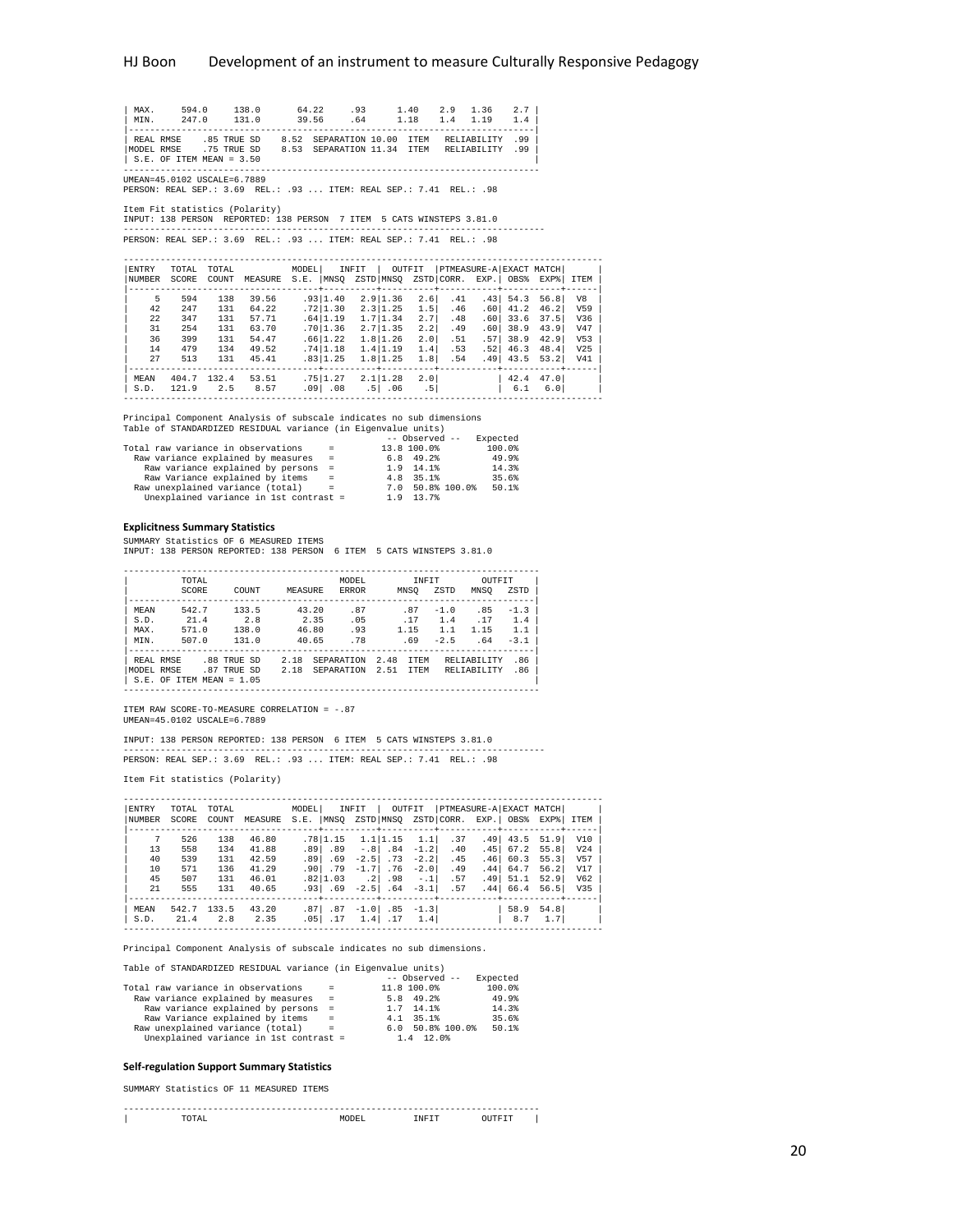|             | SCORE                      | COUNT       | MEASURE                     | <b>ERROR</b> | MNSO                | ZSTD   | <b>MNSO</b> | ZSTD   |  |
|-------------|----------------------------|-------------|-----------------------------|--------------|---------------------|--------|-------------|--------|--|
| <b>MEAN</b> | 496.0                      | 131.9       | 46.73                       | .80          | .84                 | $-1.3$ | .86         | $-1.2$ |  |
| S.D.        | 51.1                       | 1.6         | 4.83                        | .10          | .15                 | 1.2    | .14         | 1.1    |  |
| MAX.        | 562.0                      | 136.0       | 55.35                       | .95          | 1.13                | 1.0    | 1.14        | 1.1    |  |
| MTN.        | 400.0                      | 131.0       | 39.74                       | .64          | .58                 | $-3.5$ | .62         | $-3.3$ |  |
|             |                            |             |                             |              |                     |        |             |        |  |
| REAL RMSE   |                            | .82 TRUE SD | 4.76                        | SEPARATION   | <b>TTEM</b><br>5.82 |        | RELIABILITY | .97    |  |
| MODEL RMSE  |                            | .81 TRUE SD | 4.76                        | SEPARATION   | 5.87<br><b>TTEM</b> |        | RELIABILITY | .97    |  |
|             | $S.F. OF TTEM MEAN = 1.53$ |             |                             |              |                     |        |             |        |  |
|             |                            |             |                             |              |                     |        |             |        |  |
|             |                            |             | UMEAN=45.0102 USCALE=6.7889 |              |                     |        |             |        |  |

INPUT: 138 PERSON REPORTED: 138 PERSON 11 ITEM 5 CATS WINSTEPS 3.81.0 --------------------------------------------------------------------------------- PERSON: REAL SEP.: 3.69 REL.: .93 ... ITEM: REAL SEP.: 7.41 REL.: .98

# Item Fit statistics (Polarity)

| <b>ENTRY</b>  | TOTAL | TOTAL |         | MODEL                          |          | INFIT     |          | OUTFIT | PTMEASURE-A EXACT MATCH |     |           |      |                 |
|---------------|-------|-------|---------|--------------------------------|----------|-----------|----------|--------|-------------------------|-----|-----------|------|-----------------|
| <b>NUMBER</b> | SCORE | COUNT | MEASURE | S.E. MNSO ZSTD MNSO ZSTD CORR. |          |           |          |        |                         |     | EXP. OBS% | EXP% | ITEM            |
|               |       |       |         |                                |          |           |          |        |                         |     |           |      |                 |
| 17            | 496   | 132   | 47.44   | .78 <sub>1</sub>               | .76      | $-1.9$    | .82      | $-1.4$ | .39                     | .50 | 55.3      | 50.8 | V31             |
| 53            | 543   | 131   | 42.12   |                                | .9011.03 | $\cdot$ 3 | .97      | $-0.2$ | .46                     | .46 | 58.0      | 55.5 | V74             |
| 60            | 562   | 131   | 39.74   | .95 <sub>1</sub>               | .76      | $-1.9$    | .78      | $-1.8$ | .48                     | .43 | 62.6      | 56.9 | V82             |
| 9             | 400   | 136   | 55.35   | .64                            | .82      | $-1.7$    | .86      | $-1.2$ | .48                     | .58 | 49.3      | 41.5 | V16             |
| 25            | 548   | 131   | 41.52   |                                | .91 1.13 |           | 1.011.14 | 1.1    | .49                     | .45 | 58.0      | 55.9 | V39             |
| 55            | 442   | 131   | 51.51   | .71                            | .86      | $-1.2$    | .89      | $-.8$  | .51                     | .54 | 44.3      | 46.1 | V76             |
| 47            | 530   | 131   | 43.61   | .87                            | .72      | $-2.2$    | .72      | $-2.3$ | .51                     | .47 | 64.1      | 54.4 | V67             |
| 12            | 420   | 134   | 53.76   | .67                            | .87      | $-1.1$    | .93      | $-.6$  | .52                     | .56 | 47.8      | 43.4 | V <sub>23</sub> |
| 33            | 506   | 131   | 46.11   | .81                            | .58      | $-3.5$    | .62      | $-3.3$ | .53                     | .49 | 63.4      | 52.7 | V49             |
| 50            | 513   | 131   | 45.41   | .83                            | .76      | $-1.8$    | .74      | $-2.1$ | .54                     | .49 | 59.5      | 53.2 | V71             |
| 16            | 496   | 132   | 47.44   | .78 <sub>1</sub>               | .97      | $-1.1$    | .97      | $-1.1$ | .60                     | .50 | 48.5      | 50.8 | V28             |
|               |       |       |         |                                |          |           |          |        |                         |     |           |      |                 |
| <b>MEAN</b>   | 496.0 | 131.9 | 46.73   | .801                           | .84      | $-1.3$    | .86      | $-1.2$ |                         |     | 55.5      | 51.0 |                 |
| S.D.          | 51.1  | 1.6   | 4.83    | .10                            | .15      | 1.2       | .14      | 1.1    |                         |     | 6.7       | 5.0  |                 |

Principal Component Analysis of subscale indicates no sub dimensions.

Table of STANDARDIZED RESIDUAL variance (in Eigenvalue units)

|                                        |     | -- Observed --            | Expected |
|----------------------------------------|-----|---------------------------|----------|
| Total raw variance in observations     | $=$ | 21.7 100.0%               | 100.0%   |
| Raw variance explained by measures     | $=$ | $10.7$ 49.2%              | 49.9%    |
| Raw variance explained by persons      | $=$ | $3.1$ $14.1$ <sup>8</sup> | 14.3%    |
| Raw Variance explained by items        | $=$ | 7.6 35.1%                 | 35.6%    |
| Raw unexplained variance (total)       | $=$ | 11.0 50.8% 100.0%         | 50.1%    |
| Unexplained variance in 1st contrast = |     | $1.7$ 8.0 %               |          |

### **Ethic of care Summary Statistics**

**SUMMARY Statistics OF 9 MEASURED ITEMS** 

|             | TOTAL<br>SCORE                                                                          | COUNT        | MEASURE | MODEL<br><b>ERROR</b> | <b>MNSO</b> | TNFTT<br>ZSTD               | <b>OUTFIT</b><br>MNSO | ZSTD   |
|-------------|-----------------------------------------------------------------------------------------|--------------|---------|-----------------------|-------------|-----------------------------|-----------------------|--------|
| <b>MEAN</b> | 578.6                                                                                   | 132.4        | 37.73   | 1.02                  | 1.00        | $\overline{\phantom{0}}$ .0 | .97                   | $-1.2$ |
| S.D.        | 36.0                                                                                    | 2.5          | 4.85    | .15                   | .13         | 1.0                         | .15                   | 1.1    |
| MAX.        | 646.0                                                                                   | 138.0        | 46.52   | 1.32                  | 1.31        | 2.2                         | 1.33                  | 2.4    |
| MTN.        | 506.0                                                                                   | 131.0        | 29.02   | .80                   | .80         | $-1.5$                      | .80                   | $-1.6$ |
| REAL RMSE   | $ $ S.E. OF ITEM MEAN = 1.72                                                            | 1.05 TRUE SD | 4.74    | SEPARATION            | 4.52        | <b>TTEM</b>                 | RELIABILITY           | .95    |
| MODEL RMSE  |                                                                                         | 1.03 TRUE SD | 4.74    | SEPARATION            | 4.61        | <b>TTEM</b>                 | RELIABILITY           | .96    |
|             | ITEM RAW SCORE-TO-MEASURE CORRELATION = -. 96<br>$IMERAN = 45.0102$ $IISCATER = 6.7889$ |              |         |                       |             |                             |                       |        |

Item Fit statistics (Polarity) INPUT: 138 PERSON REPORTED: 138 PERSON 9 ITEM 5 CATS WINSTEPS 3.81.0 --------------------------------------------------------------------------------

| PERSON: REAL SEP.: 3.69 REL.: .93  ITEM: REAL SEP.: 7.41 REL.: .98 |  |  |  |  |  |  |  |
|--------------------------------------------------------------------|--|--|--|--|--|--|--|
|                                                                    |  |  |  |  |  |  |  |

| <b>ENTRY</b><br><b>NUMBER</b> | TOTAL<br>SCORE | TOTAL<br>COUNT | MEASURE | MODEL<br>S.E.    | MNSO      | INFIT           | ZSTD MNSO   | OUTFIT          | PTMEASURE-A EXACT MATCH<br>ZSTD CORR. | EXP. | OBS <sup>3</sup> |      | EXP% DISPLACE | ITEM           |
|-------------------------------|----------------|----------------|---------|------------------|-----------|-----------------|-------------|-----------------|---------------------------------------|------|------------------|------|---------------|----------------|
|                               |                |                |         |                  |           |                 |             |                 |                                       |      |                  |      |               |                |
| 56                            | 602            | 131            | 33.50   | 1.13 1.06        |           |                 | .511.11     | .7 <sub>1</sub> | .28                                   | .36  | 63.4             | 65.1 | $-.03$        | V78            |
| 46                            | 601            | 131            | 33.69   |                  | 1.12 1.03 | .3 <sub>1</sub> | .98         | $- . 1$         | .29                                   | .36  | 59.5             | 64.7 | $-.03$        | V65            |
| 8                             | 646            | 136            | 29.02   | 1.32 1.01        |           | $\cdot$ 1       | .90         | $-0.4$          | .32                                   | .30  | 72.1             | 76.2 | $-.03$        | V13            |
|                               | 580            | 138            | 41.27   |                  | .89 1.31  |                 | $2.2$  1.33 | 2.4             | .35                                   | .44  | 52.9             | 56.2 | $-.02$        | V <sub>4</sub> |
| 37                            | 574            | 131            | 38.08   | .99 <sub>1</sub> | .90       | $-0.7$          | .88         | $-.9$           | .44                                   | .42  | 61.8             | 57.8 | $-.03$        | V54            |
| 43                            | 552            | 131            | 41.03   | .92 <sub>1</sub> | .99       | .0              | .94         | $-.4$           | .49                                   | .45  | 57.3             | 56.3 | $-0.02$       | V60            |
| 26                            | 569            | 131            | 38.79   |                  | .97 1.00  | $\cdot$ 1       | .94         | $-.4$           | .50                                   | .42  | 63.4             | 57.3 | $-.03$        | V40            |
| 52                            | 577            | 131            | 37.65   | 1.00             | .90       | $-0.8$          | .85         | $-1.1$          | .51                                   | .41  | 63.4             | 58.2 | $-0.03$       | V73            |
| 18                            | 506            | 132            | 46.52   | .80              | .80       | $-1.5$          | .80         | $-1.6$          | .53                                   | .501 | 52.3             | 52.4 | $-.01$        | V32            |
| MEAN                          | 578.6          | 132.4          | 37.73   |                  | 1.02 1.00 | .0 <sub>1</sub> | .97         | $-0.2$          |                                       |      | 60.7             | 60.5 |               |                |
| S.D.                          | 36.0           | 2.5            | 4.85    | .15 <sub>1</sub> | .13       | 1.0             | .15         | 1.1             |                                       |      | 5.7              | 6.8  |               |                |

Principal Component Analysis of subscale indicates no sub dimensions. Table of STANDARDIZED RESIDUAL variance (in Eigenvalue units)

|     |                                                                  |                                                                   | Expected                           |
|-----|------------------------------------------------------------------|-------------------------------------------------------------------|------------------------------------|
| $=$ |                                                                  |                                                                   | 100.0%                             |
|     |                                                                  |                                                                   | 49.9%                              |
|     |                                                                  |                                                                   | 14.3%                              |
|     |                                                                  |                                                                   | 35.6%                              |
|     |                                                                  |                                                                   | 50.1%                              |
|     |                                                                  |                                                                   |                                    |
|     | $=$<br>$=$<br>$=$<br>$=$<br>Unexplned variance in 1st contrast = | 17.7 100.0%<br>8.749.2<br>$2.5$ 14.1%<br>$6.2$ 35.1%<br>1.9 10.6% | -- Observed --<br>9.0 50.8% 100.0% |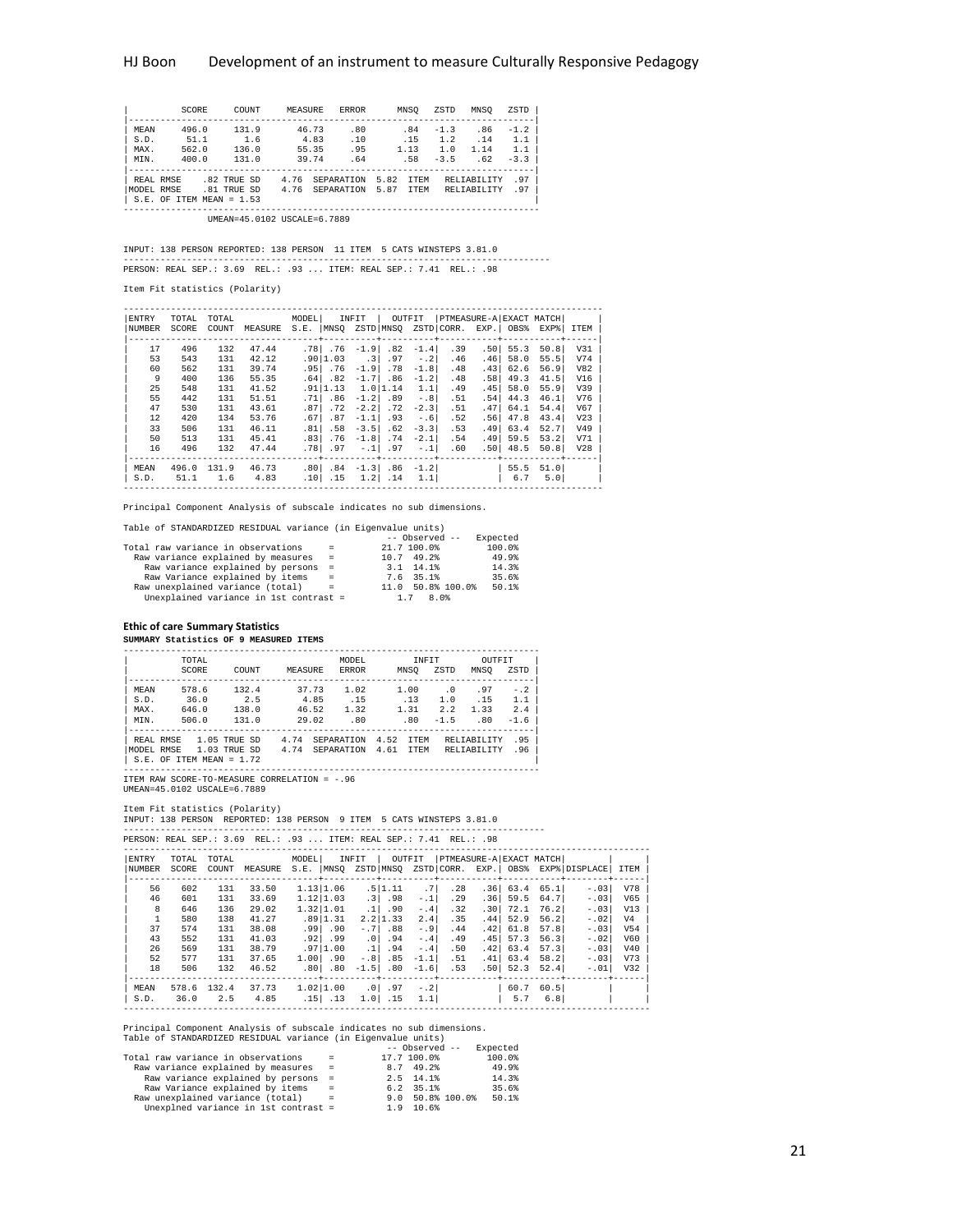# **Literacy Teaching Summary Statistics**

SUMMARY Statistics OF 7 MEASURED ITEMS

|             | TOTAL.                       |               |         | MODEL.            | <b>TNFTT</b>        |      | <b>OUTFIT</b> |      |
|-------------|------------------------------|---------------|---------|-------------------|---------------------|------|---------------|------|
|             | <b>SCORE</b>                 | COUNT         | MEASURE | <b>ERROR</b>      | MNSO                | ZSTD | MNSO          | ZSTD |
| <b>MEAN</b> | 470.4                        | 132.0         | 48.88   | .77               | 1.28                | 2.0  | 1.25          | 1.8  |
| S.D.        | 60.6                         | 2.4           | 5.07    | .09               | .17                 | 1.1  | .18           | 1.2  |
| MAX.        | 534.0                        | 138.0         | 57.92   | .88               | 1.52                | 3.5  | 1.50          | 3.7  |
| MTN.        | 363.0                        | 131.0         | 43.17   | .63               | 1.08                | .6   | 1.04          | .4   |
| REAL RMSE   |                              | $.87$ TRUE SD | 4.99    | <b>SEPARATION</b> | <b>TTEM</b><br>5.72 |      | RELIABILITY   | .97  |
| MODEL RMSE  | $S.E.$ OF ITEM MEAN = $2.07$ | .77 TRUE SD   | 5.01    | SEPARATION        | <b>TTEM</b><br>6.48 |      | RELIABILITY   | .98  |

UMEAN=45.0102 USCALE=6.7889

INPUT: 138 PERSON 62 ITEM REPORTED: 138 PERSON 7 ITEM 5 CATS WINSTEPS 3.81.0 -------------------------------------------------------------------------------- PERSON: REAL SEP.: 3.69 REL.: .93 ... ITEM: REAL SEP.: 7.41 REL.: .98

Item Fit statistics (Polarity)

| <b>ENTRY</b><br><b>NUMBER</b> | TOTAL<br>SCORE | TOTAL<br>COUNT | MEASURE        | MODEL<br>MNSO<br>S.E.  | INFIT | ZSTD MNSO          | OUTFIT     | PTMEASURE-A EXACT MATCH<br>ZSTD CORR. |             | EXP. OBS&    | EXP%         | ITEM       |
|-------------------------------|----------------|----------------|----------------|------------------------|-------|--------------------|------------|---------------------------------------|-------------|--------------|--------------|------------|
| 3                             | 363            | 138            | 57.92          | .63 1.14               |       | $1.3$ 1.22         | 1.8        | .44                                   | .59         | 39.1         | 37.3         | V6         |
| 24<br>57                      | 534<br>477     | 131<br>131     | 43.17<br>48.75 | .88 1.10<br>.76 1.52   |       | .71.04<br>3.4 1.49 | .4<br>3.3  | .50<br>.52                            | .47<br>.52  | 58.0<br>39.7 | 54.8<br>49.4 | V38<br>V79 |
| 38<br>51                      | 397<br>496     | 131<br>131     | 54.60<br>47.06 | .66 1.45<br>.7911.08   |       | 3.51.50<br>.6 1.07 | 3.7<br>.5  | .54<br>.54                            | .57<br>.501 | 35.1<br>55.0 | 43.2<br>51.4 | V55<br>V72 |
| 30                            | 528            | 131            | 43.83          | .86 1.45               |       | 2.91.29            | 2.0        | .60                                   | .47         | 44.3         | 54.2         | V44        |
| 44                            | 498            | 131            | 46.87          | .8011.22               |       | 1.6 1.13           | 1.0        | .65                                   | .501        | 48.1         | 51.6         | V61        |
| <b>MEAN</b><br>S.D.           | 470.4<br>60.6  | 132.0<br>2.4   | 48.88<br>5.07  | .77 1.28<br>.17<br>.09 | 1.1   | 2.011.25<br>.18    | 1.8<br>1.2 |                                       |             | 45.6<br>7.9  | 48.8<br>5.9  |            |

Principal Component Analysis of subscale indicates no sub dimensions.

Table of STANDARDIZED RESIDUAL variance (in Eigenvalue units)

|                                                 |  | -- Observed --   | Expected |       |
|-------------------------------------------------|--|------------------|----------|-------|
| Total raw variance in observations<br>$=$       |  | 13.8 100.0%      | 100.0%   |       |
| Raw variance explained by measures<br>$=$       |  | $6.8$ 49.2%      |          | 49.9% |
| Raw variance explained by persons<br>$=$        |  | $1.9$ 14.1%      |          | 14.3% |
| Raw Variance explained by items<br>$\mathbf{r}$ |  | $4.8$ 35.1 $%$   |          | 35.6% |
| Raw unexplained variance (total)<br>$=$         |  | 7.0 50.8% 100.0% |          | 50.1% |
| Unexplained variance in 1st contrast =          |  | $1.9$ 13.5%      |          |       |

#### **Behaviour Support Summary Statistics**

INPUT: 138 PERSON REPORTED: 7 ITEM 5 CATS WINSTEPS 3.81.0

-------------------------------------------------------------------------------- SUMMARY Statistics OF 7 MEASURED ITEM

|             | TOTAL.<br>SCORE             | COUNT         | MEASURE |      | MODEL.<br><b>ERROR</b> |      | TNFTT<br><b>MNSO</b> | ZSTD   | <b>OUTFIT</b><br>MNSO | ZSTD   |
|-------------|-----------------------------|---------------|---------|------|------------------------|------|----------------------|--------|-----------------------|--------|
|             |                             |               |         |      |                        |      |                      |        |                       |        |
| <b>MEAN</b> | 561.6                       | 132.6         | 40.05   |      | .95                    |      | .99                  | $-11$  | 1.00                  | $-1.1$ |
| S.D.        | 51.9                        | 2.4           |         | 5.13 | .11                    |      | .18                  | 1.5    | .20                   | 1.5    |
| MAX.        | 630.0                       | 138.0         | 50.14   |      | 1.08                   |      | 1.20                 | 1.4    | 1.20                  | 1.3    |
| MTN.        | 460.0                       | 131.0         | 34.30   |      | .73                    |      | .69                  | $-2.6$ | .66                   | $-2.8$ |
| REAL RMSE   |                             | $.99$ TRUE SD | 5.03    |      | SEPARATION             | 5.06 | <b>TTEM</b>          |        | RELIABILITY           | .96    |
| MODEL RMSE  | $S.F. OF TTRM MERAN = 2.09$ | $.95$ TRUE SD | 5.04    |      | SEPARATION             | 5.28 | <b>TTEM</b>          |        | RELIABILITY           | .97    |
|             |                             |               |         |      |                        |      |                      |        |                       |        |

Item Fit statistics (Polarity)

-------------------------------------------------------------------------------- PERSON: REAL SEP.: 3.69 REL.: .93 ... ITEM: REAL SEP.: 7.41 REL.: .98

| <b>ENTRY</b><br><b>NUMBER</b> | TOTAL<br>SCORE       | TOTAL<br>COUNT      | MEASURE                 | MODEL<br>S.E.                      | MNSO              | INFIT                | OUTFIT                          |                          | PTMEASURE-A EXACT MATCH<br>ZSTD MNSO ZSTD CORR. |                                             | EXP. OBS&            | EXP%                 | ITEM              |
|-------------------------------|----------------------|---------------------|-------------------------|------------------------------------|-------------------|----------------------|---------------------------------|--------------------------|-------------------------------------------------|---------------------------------------------|----------------------|----------------------|-------------------|
| 32<br>4<br>15                 | 524<br>630<br>589    | 131<br>138<br>132   | 44.27<br>34.30<br>36.54 | .85 1.02<br>1.0811.13<br>1.03 1.19 |                   | .2 1.18              | 1.011.20<br>1.4 1.11            | 1.3<br>1.3<br>.8         | .28<br>.30<br>.38                               | .48 <sup>°</sup><br>.37 <sup>1</sup><br>.40 | 50.4<br>63.0<br>60.6 | 53.8<br>63.5<br>59.4 | V48<br>V7<br>V26  |
| 23<br>11<br>29                | 553<br>599<br>460    | 131<br>134<br>131   | 40.90<br>36.39<br>50.14 | .92 1.20<br>1.03<br>.73            | .82<br>.87        | $-1.4$<br>$-1.0$ .91 | 1.4 1.13<br>.79                 | 1.0<br>$-1.5$<br>$-0.71$ | .44<br>.48<br>.60                               | .44 <br>.39<br>.53 <sup>1</sup>             | 57.3<br>69.4<br>48.1 | 56.4<br>59.7<br>47.9 | V37<br>V21<br>V43 |
| 41<br>MEAN<br>S.D.            | 576<br>561.6<br>51.9 | 131<br>132.6<br>2.4 | 37.79<br>40.05<br>5.13  | 1.00<br>.95 <sub>1</sub><br>.11    | .69<br>.99<br>.18 | $-2.6$               | .66<br>$-.111.00$<br>$1.5$ . 20 | $-2.8$<br>$-11$<br>1.5   | .62                                             | .41                                         | 72.5<br>60.2<br>8.4  | 58.2<br>57.0<br>4.6  | V58               |

Principal Component Analysis of subscale indicates no sub dimensions.

Table of STANDARDIZED RESIDUAL variance (in Eigenvalue units)

|                                     |     | -- Observed -- | Expected |
|-------------------------------------|-----|----------------|----------|
| Total raw variance in observations  | $=$ | 13.8 100.0%    | 100.0%   |
| Raw variance explained by measures  | $=$ | $6.8$ 49.2%    | 49.9%    |
| Raw variance explained by persons = |     | $1.9$ $14.1%$  | 14.3%    |
| Raw Variance explained by items     | $=$ | $4.8$ 35.1%    | 35.6%    |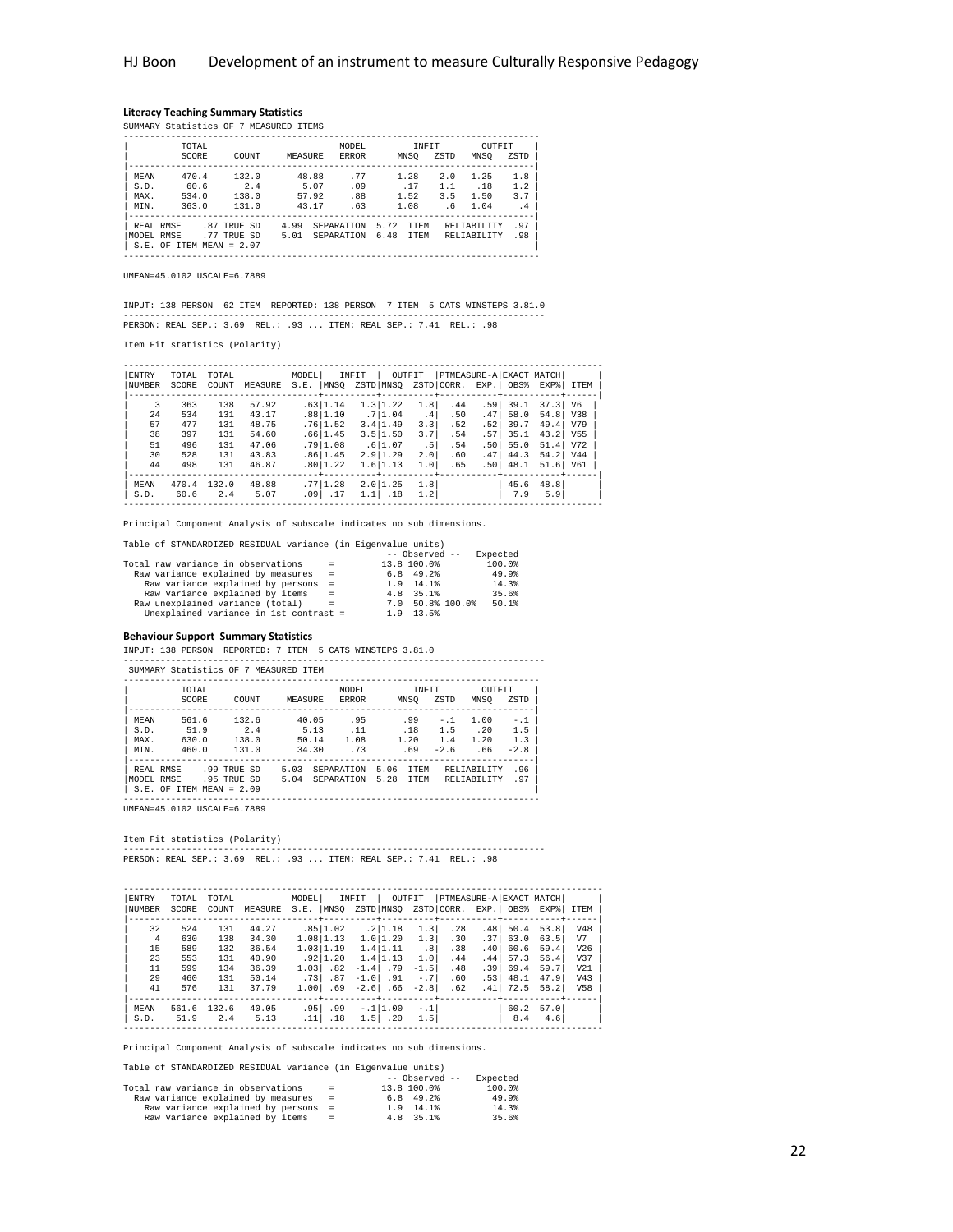Raw unexplained variance (total) =  $7.0\,50.8\%$  100.0% 50.1%<br>Unexplained variance in 1st contrast =  $1.7\,12.4\%$ **Pedagogical Expertise Summary Statistics**

INPUT: 138 PERSON REPORTED: 138 PERSON 15 ITEM 5 CATS WINSTEPS 3.81.0 **---------------------------------------------------------------------------------** 

SUMMARY Statistics of 15 MEASURED ITEM

| TOTAL.               |       |                                                  | MODEL.       |                                 | <b>TNFTT</b> |                                                                        |                                             |
|----------------------|-------|--------------------------------------------------|--------------|---------------------------------|--------------|------------------------------------------------------------------------|---------------------------------------------|
| SCORE                | COUNT | MEASURE                                          | <b>ERROR</b> |                                 | ZSTD         | <b>MNSO</b>                                                            | ZSTD                                        |
| 515.3<br><b>MEAN</b> | 132.1 | 45.38                                            | .83          |                                 | $-0.8$       | .90                                                                    | $-0.9$                                      |
| 22.7                 | 2.4   | 2.78                                             | .06          |                                 | 1.9          | .23                                                                    | 1.8                                         |
| 553.0                | 138.0 | 50.61                                            | .92          |                                 | 3.2          | 1.43                                                                   | 2.9                                         |
| 479.0                | 131.0 | 40.90                                            | .71          |                                 | $-3.2$       | .63                                                                    | $-3.2$                                      |
| REAL RMSE            |       | 2.64                                             |              | 3.08                            |              |                                                                        | .90                                         |
| MODEL RMSE           |       | 2.65                                             |              | 3.19                            |              |                                                                        | .91                                         |
|                      | S.F.  | .86 TRUE SD<br>.83 TRUE SD<br>OF ITEM MEAN = .74 |              | <b>SEPARATION</b><br>SEPARATION |              | <b>MNSO</b><br>.91<br>.25<br>1.49<br>.61<br><b>TTEM</b><br><b>TTEM</b> | <b>OUTFIT</b><br>RELIABILITY<br>RELIABILITY |

UMEAN=45.0102 USCALE=6.7889

Item Fit statistics (Polarity) INPUT: 138 PERSON 62 ITEM REPORTED: 138 PERSON 15 ITEM 5 CATS WINSTEPS 3.81.0 --------------------------------------------------------------------------------- PERSON: REAL SEP.: 3.69 REL.: .93 ... ITEM: REAL SEP.: 7.41 REL.: .98

| <b>ENTRY</b>   | TOTAL | TOTAL |         | MODEL        | INFIT  |             | OUTFIT    |            |     |           | PTMEASURE-A EXACT MATCH |                 |
|----------------|-------|-------|---------|--------------|--------|-------------|-----------|------------|-----|-----------|-------------------------|-----------------|
| <b>NUMBER</b>  | SCORE | COUNT | MEASURE | MNSO<br>S.E. |        | ZSTD MNSO   |           | ZSTD CORR. |     | EXP. OBS% | EXP%                    | ITEM            |
|                |       |       |         |              |        |             |           |            |     |           |                         |                 |
| 19             | 525   | 132   | 44.62   | $.84$ $.76$  |        | $-1.8$ . 78 | $-1.8$    | .41        | .48 | 60.6      | 53.7                    | V33             |
| 54             | 526   | 131   | 44.05   | .86 1.21     |        | 1.5 1.16    | 1.2       | .45        | .47 | 57.3      | 54.1                    | V75             |
| 39             | 502   | 131   | 46.49   | .81 1.14     |        | 1.0 1.13    | 1.0       | .46        | .50 | 48.1      | 52.4                    | V56             |
| $\overline{2}$ | 484   | 138   | 50.24   | .71<br>.99   |        | .011.03     | $\cdot$ 3 | .48        | .53 | 47.1      | 47.8                    | V <sub>5</sub>  |
| 34             | 485   | 131   | 48.05   | .77 1.25     |        | 1.7 1.19    | 1.4       | .50        | .51 | 48.9      | 50.1                    | V51             |
| 6              | 479   | 138   | 50.61   | .71<br>.74   | $-2.2$ | .79         | $-1.7$    | .51        | .53 | 52.9      | 47.5                    | V <sub>9</sub>  |
| 61             | 553   | 131   | 40.90   | .92<br>.84   | $-1.2$ | .82         | $-1.4$    | .53        | .44 | 65.6      | 56.4                    | V85             |
| 20             | 536   | 132   | 43.44   | .87<br>.63   | $-3.1$ | .64         | $-3.1$    | .53        | .47 | 67.4      | 54.4                    | V34             |
| 62             | 514   | 131   | 45.31   | .83<br>.91   | $-0.6$ | .84         | $-1.2$    | .54        | .48 | 64.1      | 53.3                    | V86             |
| 28             | 542   | 131   | 42.24   | .89<br>.91   | $-0.6$ | .83         | $-1.3$    | .55        | .46 | 62.6      | 55.5                    | V42             |
| 35             | 506   | 131   | 46.11   | .81<br>.91   | $-0.6$ | .91         | $-0.6$    | .55        | .49 | 56.5      | 52.7                    | V <sub>52</sub> |
| 59             | 511   | 131   | 45.61   | .82<br>1.49  | 3.2    | 1.43        | 2.9       | .56        | .49 | 45.0      | 53.2                    | V81             |
| 58             | 552   | 131   | 41.03   | .92<br>.64   | $-3.0$ | .63         | $-3.2$    | .59        | .45 | 66.4      | 56.3                    | V80             |
| 48             | 505   | 131   | 46.20   | .81<br>.65   | $-2.8$ | .68         | $-2.7$    | .60        | .49 | 62.6      | 52.6                    | V68             |
| 49             | 509   | 131   | 45.81   | .82<br>.61   | $-3.2$ | .64         | $-3.0$    | .60        | .49 | 64.1      | 53.1                    | V69             |
|                |       |       |         |              |        |             |           |            |     |           |                         |                 |
| <b>MEAN</b>    | 515.3 | 132.1 | 45.38   | .83<br>.91   | $-0.8$ | .90         | $-0.9$    |            |     | 58.0      | 52.9                    |                 |
| S.D.           | 22.7  | 2.4   | 2.78    | .25<br>.06   | 1.9    | .23         | 1.8       |            |     | 7.5       | 2.6                     |                 |
|                |       |       |         |              |        |             |           |            |     |           |                         |                 |

**Principal Component Analysis of subscale indicates no sub dimensions.** 

| Table of STANDARDIZED RESIDUAL variance (in Eigenvalue units) |                            |
|---------------------------------------------------------------|----------------------------|
|                                                               | -- Observed --<br>Expected |
| Total raw variance in observations                            | 100.0%                     |
| $\equiv$                                                      | 29.5 100.0%                |
| Raw variance explained by measures                            | 49.9%                      |
| $=$                                                           | 14.5 49.2%                 |
| Raw variance explained by persons                             | $4.2$ 14.1%                |
| $\mathbf{r}$                                                  | 14.3%                      |
| Raw Variance explained by items                               | 35.6%                      |
| $=$                                                           | $10.4$ $35.1%$             |
| Raw unexplained variance (total)                              | 15.0 50.8% 100.0%          |
| $\alpha$ and $\alpha$                                         | 50.1%                      |
| Unexplained variance in 1st contrast =                        | 6.5%<br>1.9                |
|                                                               |                            |

## **REFERENCES**

Andrich, D. (1978). A rating formulation for ordered response categories. *Psychometrika, 43*(4), 561 – 573.

Biermann, S., & Townsend‐Cross, M. (2008). Indigenous pedagogy as a force for change. *Australian Journal of Indigenous Education,* 37(Supplementary), 146‐154.

Bishop, R. (1996). *Collaborative research stories: Whakawhanaungatanga.* Palmerston North, New Zealand: Dunmore Press Limited.

Bishop, R. (2003). Changing power relations in education: Kaupapa Maori messages for 'mainstream' education in Aotearoa/New Zealand. *Comparative Education, 39*(2), 221‐238.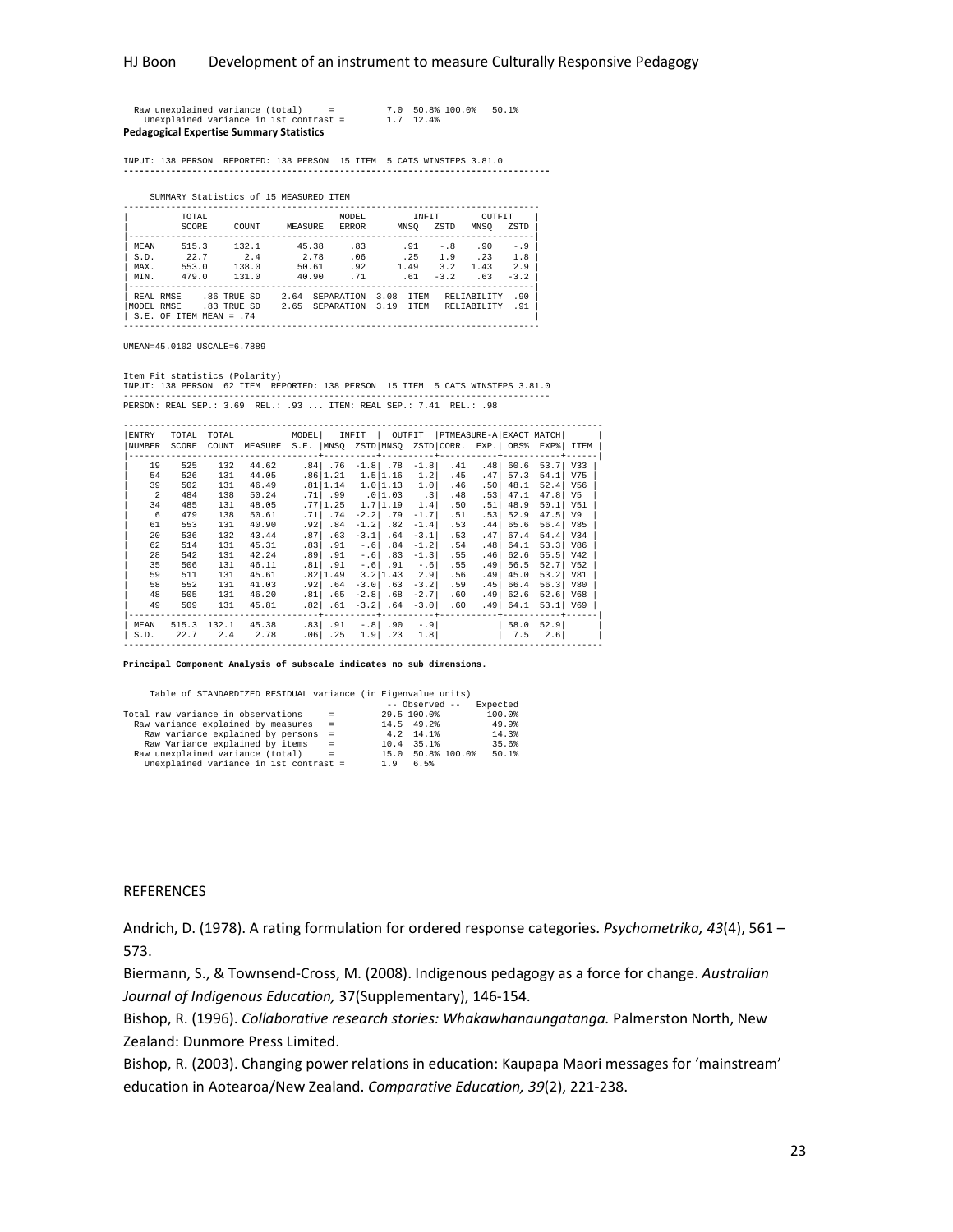Bishop, R., Berryman, M., Tiakiwai, S., & Richardson, C. (2003). *Te Kötahitanga: The experiences of year 9 and 10 Māori students in mainstream classrooms* (Report to the Ministry of Education). Hamilton, New Zealand: Ministry of Education.

Bond, T.G. & Fox, C.M. (2007). *Applying the Rasch Model: Fundamental Measurement in the Human Sciences,* 2nd edn. Mahwah, NJ: Lawrence Erlbaum Associates.

Boon, H. J. (2011) Raising the bar: ethics education for quality teachers. *Australian Journal of Teacher Education, 36* (7), 76‐93.

Boone, W. J., Townsend, J. S., & Staver, J. (2011). Using Rasch theory to guide the practice of survey development and survey data analysis in science education and to inform science reform efforts: An exemplar utilizing STEBI self‐efficacy data. *Science Education, 95,* 258–280.

Castagno, A.E., & Brayboy, B.M.J. (2008). Culturally responsive schooling for Indigenous youth: A review of the literature. *Review of Educational Research*, *78*, 941–993.

Cavanagh, R. F., & Romanoski, J. T. (2006). Rating scale instruments and measurement. *Learning Environments Research, 9,* 273–289.

Craven, R., Bodkin‐Andrews, G., & Yeung, A. (2007). A Model for Success for Aboriginal Students. Paper presented at the Australian Association for Research in Education, Freemantle.

http://www.aare.edu.au/07pap/cra07433.pdf

Crotty, M. J. (1998). *The foundations of social research: meaning and perspective in the research process.* Sydney: Sage.

de Jong‐Gierveld, J., & Kamphuls, F. (1985). The development of a Rasch‐type loneliness scale. *Applied psychological measurement, 9*(3), 289‐299.

DeMars, C. (2010). *Items response theory: Understanding statistics measurement.* New York, NY. Oxford University Press.

Dorans, N. J., & Kingston, N. M. (1985). The effects of violations of unidimensionality on the estimation of item and ability parameters and on item response theory equating of the GRE verbal scale. *Journal of Educational Measurement, 22*, 249–262.

Fox , C. M., & Jones, J.A. (1998). Uses of Rasch modelling in counselling psychology research. *Journal of counselling psychology, 45* (1), 30‐45.

Gay, G. (2010). *Culturally responsive teaching* (2nd ed.). New York: Teachers College Press.

Gore, J., Ladwig, J., Griffiths, T., & Amosa, W. (2007).Data‐driven guidelines for high quality teacher education. AARE 2007 Conference: Research Impacts: Proving or improving? Fremantle WA.

Hattie, J. (2003, October). Teachers make a difference: What is the research evidence? Paper presented at the Australian Council for Educational Research Annual Conference on Building Teacher Quality, Melbourne. http://www.acer.edu.au/documents/RC2003\_Hattie\_TeachersMakeADifference.pdf Hambleton, R. K. (1993). Comparison of classical test theory and item response theory and their applications to test development. *Educational Measurement: Issues and Practice, 12*(3), 38–47. Hattie, J. (2009). *Visible learning: A synthesis of over 800 meta‐analyses relating to achievement*. London, UK: Routledge.

Lamoureux, E. L., Pallant, J. F., Pesudovs, K., Rees, G., Hassell, J. B., & Keeffe, J. E. (2007). The impact of vision impairment questionnaire: an assessment of its domain structure using confirmatory factor analysis and Rasch analysis. *Investigative Ophthalmology & Visual Science, 48*(3), 1001‐1006. Lewthwaite, B.E. & Fisher, D.L. (2005). The development and validation of a primary science curriculum delivery evaluation questionnaire. *International Journal of Science Education, 27*(5), 593‐606. Lewthwaite, B.E. & Fisher, D.L. (2004). The application of a primary science curriculum evaluation questionnaire. *Research in Science Education, 34*(1), 55‐70.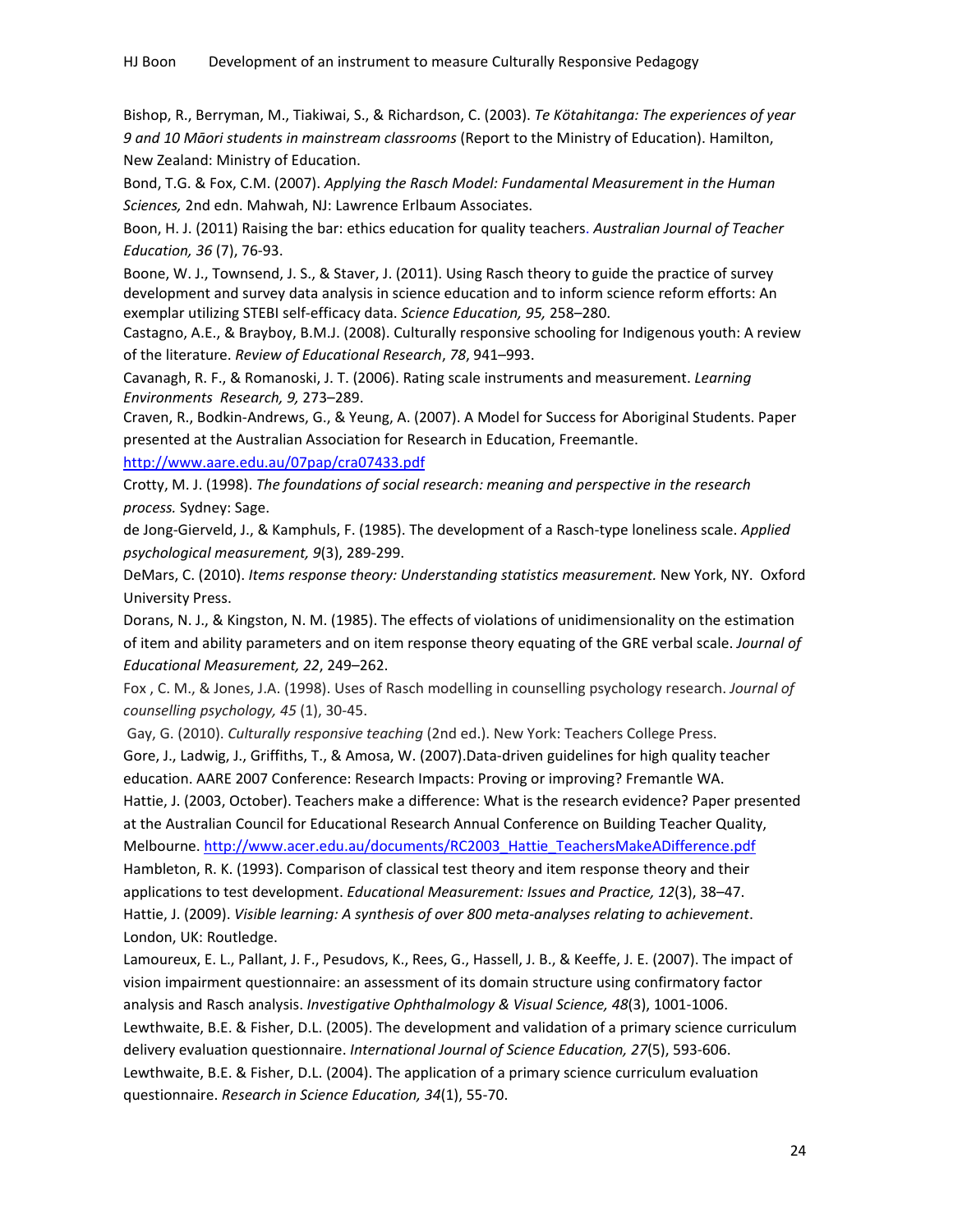Lewthwaite, B.E. (2007). From school in community to a community‐based school: The journey of an Aboriginal principal. *Canadian Journal of Educational Administration and Policy, 64*, 1‐23. Lewthwaite, B., McMillan, B. Renaud, R. Hainnu, R., & McDonald, C. (2010). Combining the views of "Both Worlds": Science education in Nunavut *piqusiit tamainik katisugit. Canadian Journal of Educational Administration and Policy, 98,* 1‐71.

Lewthwaite, B. E., & McMillan, B. (2007). Combining the views of both worlds: Perceived constraints and contributors to achieving aspirations for science education in Qikiqtani. *Canadian Journal of Science, Mathematics and Technology Education, 7(*4), 355‐376.

Lewthwaite, B. E., & McMillan, B. (2010). "She can bother me, and that's because she cares": What Inuit students say about teaching and their learning". *Canadian Journal of Education, 33*(1), 140‐175.

Lewthwaite, B.E., Owen, T., Doiron, A., Renaud, R. and McMillan, B. (2014). Culturally responsive teaching in Yukon First Nations settings: what does it look like and what is its influence? *Canadian Journal of Educational Administration and Policy*, 155, 1‐34.

Lewthwaite, B. E., & Renaud, R. (2009). Pilimmaksarniq: Working together for the common good in Science curriculum development and delivery in Nunavut. *Canadian Journal of Science, Mathematics and Technology Education, 9*(3), 154‐172.

Linacre, J. M. (1998). Detecting multidimensionality: Which residual data‐type works best? *Journal of Outcome Measurement, 2*(3), 3266‐283.

Linacre, J. M. (2009b). *A user's guide to Winsteps Rasch‐model computer programs* (Program manual 3.68.0). Chicago: Winsteps.

Linacre, J.M. (2014). Winsteps® (Version 3.81.0) [Computer Software]. Beaverton, Oregon:

Winsteps.com. Retrieved January 1, 2014. Available from http://www.winsteps.com/

Luce, R. D.,&Tukey, J.W. (1964). Simultaneous conjoint measurement:Anewtype of fundamental measurement. *Journal of Mathematical Psychology, 1*(1), 1 – 27.

http://www.unisa.edu.au/hawkecentre/events/2006events/BarryMcGaw\_presentation\_Aug06.pdf

Ludlow, L. H., Enterline, S. E., & Cochran‐Smith, M. (2008). Learning to teach for Social‐Justice‐Beliefs Scale: An application of Rasch measurement principles. *Measurement and Evaluation in Counseling and Development, 40*, 194–214.

Maulana, R., Helms‐Lorenz, M., & van de Grift, W. (2015a). Pupils' perceptions of teaching behaviour: Evaluation of an instrument and importance for academic motivation in Indonesian secondary education. *International Journal of Educational Research, 69*, 98‐112.

Maulana, R., Helms‐Lorenz, M. & van de Grift, W. (2015b). Development and evaluation of a questionnaire measuring pre‐service teachers' teaching behaviour: a Rasch modelling approach, *School Effectiveness and School Improvement: An International Journal of Research, Policy and Practice, 26*,(2), 169‐194, DOI: 10.1080/09243453.2014.939198.

Manz, P. H., Gernhart, A. L., Bracaliello, C. B., Pressimone, V. J., & Eisenberg, R. A. (2014). Preliminary Development of the Parent Involvement in Early Learning Scale for Low‐Income Families Enrolled in a Child‐Development‐Focused Home Visiting Program. *Journal of Early Intervention, 36*(3), 171‐191.

Masters, G. N. (1982). A Rasch model for partial credit scoring. *Psychometrika, 47*(2), 149 – 174.

Masters, G. N. (2005*). Continuity and growth: Key considerations in educational improvement and accountability*. E. Melbourne, Victoria, Australia: Centre for Strategic Education.

McGaw, B. (2006). Achieving Quality and Equity Education. Lecture to Melbourne Education Research Institute.

Ministry of Education. (2006). *Nga haeata matauranga: Annual report on Maori education*. Wellington: Ministry of Education.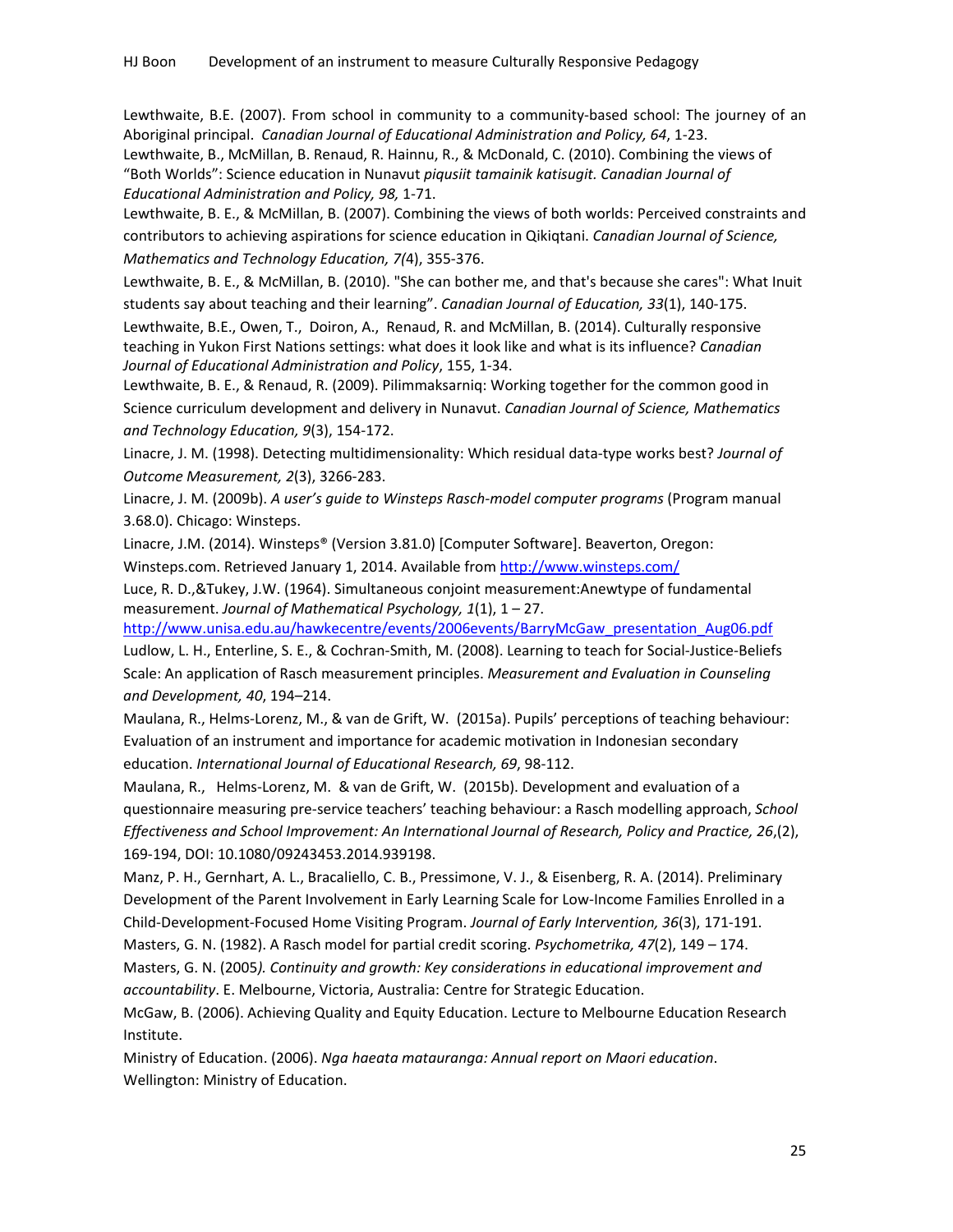Organization for Economic Cooperation and Development (OECD) (2006). *Assessing Scientific, Reading, and Mathematical Literacy: A Framework for PISA 2006*. Paris: OECD.

Osborne, A. B. (1991). Towards an ethnology of cultural responsive pedagogy in small‐scale remote communities: Native American and Torres Strait Islander. *International Journal of Qualitative Studies in Education, 4*(1), pp. 1‐17.

Osborne, A. B. (1996). Practice into theory into practice: Culturally relevant pedagogy for students we have marginalized and normalized. *Anthropology and Education Quarterly, 27*(3), pp. 285‐314.

Osborne, A. B. (2001). *Teaching diversity and democracy.* Altona, Vic.: Common Ground.

Pearson, N. (2011). Fledgling school for indigenous students mustn't be allowed to fail.

http://www.theaustralian.com.au/national‐affairs/fledgling‐school‐for‐indigenous‐students‐mustnt‐be‐ allowed‐to‐fail/story‐fn59niix‐1226082364863.

Peoples, S. M., O'Dwyer, L. M., Wang, Y., Brown, J. J., & Rosca, C. V. (2014). Development and application of the Elementary School Science Classroom Environment Scale (ESSCES): measuring student perceptions of constructivism within the science classroom. *Learning Environments Research,* 17(1), 49‐ 73.

Perso, T. (2012). *Cultural responsiveness and school education with particular focus on Australia's First Peoples: A review and synthesis of the literature*. Darwin, NT: The Menzies Institute.

Queensland Catholic Education Commission (2012). Aboriginal and Torres Strait Islander Education: http://www.qcec.catholic.edu.au/upload/publicsite/qcec/policyandpositions/Aboriginal%20and%20Tor res%20Strait%20Islander%20education.pdf.

Rasch, G. (1960). *Probabilistic models for some intelligence and attainment tests.* Copenhagen, Denmark: Danmarks Paedagogiske Institut.

Rowe, K. (2006). Effective teaching practices for students with and without learning difficulties: Constructivism as a legitimate theory of learning and of teaching?"

http://research.acer.edu.au/learning\_processes/10

Sarra, C. (2011). *Strong and smart – Towards a pedagogy for emancipation: Education for First Peoples*. New York: Routledge.

Schumacker, R. E., & Linacre, J. M. (1996). Factor analysis and Rasch. *Rasch Measurement Transactions, 9*(4), 4470. Retrieved from http://rasch.org/rmt/rmt94k.htm

Smith, E.V., Conrad KM, Chang K, Piazza J. (2002). An introduction to Rasch measurement for scale development and person assessment. *J Nurs Meas, 10*, 189–206.

Snook, I; O'Neill, J.; Clark, J.; O'Neill, A.., & Openshaw, R. (2009). Invisible Learnings?: A Commentary on John Hattie's Book - 'Visible Learning: A Synthesis of Over 800 Meta-analyses Relating to Achievement'. *New Zealand Journal of Educational Studies, 44*(1), 93‐106.

Stairs, A. (1995). Learning processes and teaching roles in Native education: Cultural base and cultural brokerage. In M. Battiste & J. Barman (Eds.), First Nations education in Canada: The circle unfolds. Vancouver, BC: University of British Columbia Press.

Thomson, S., De Bortoli, L., Nicholas, M., Hillman, K. & Buckley, S. (2010) PISA In brief: highlights from the full Australian report: challenges for Australian education: results from PISA 2009: the PISA 2009 assessment of students' reading, mathematical and scientific literacy.

http://research.acer.edu.au/ozpisa/8

Van Manen, M. (2007). Phenomenology of practice. *Phenomenology & Practice, 1*, (1), 11‐30. Vygotsky, L. S. (1978). *Mind in society: The development of higher psychological processes*. Cambridge, MA: Harvard University Press.

Wilson, M. (2005). Constructing measures: An item response modeling approach. Mahwah, NJ: Erlbaum.